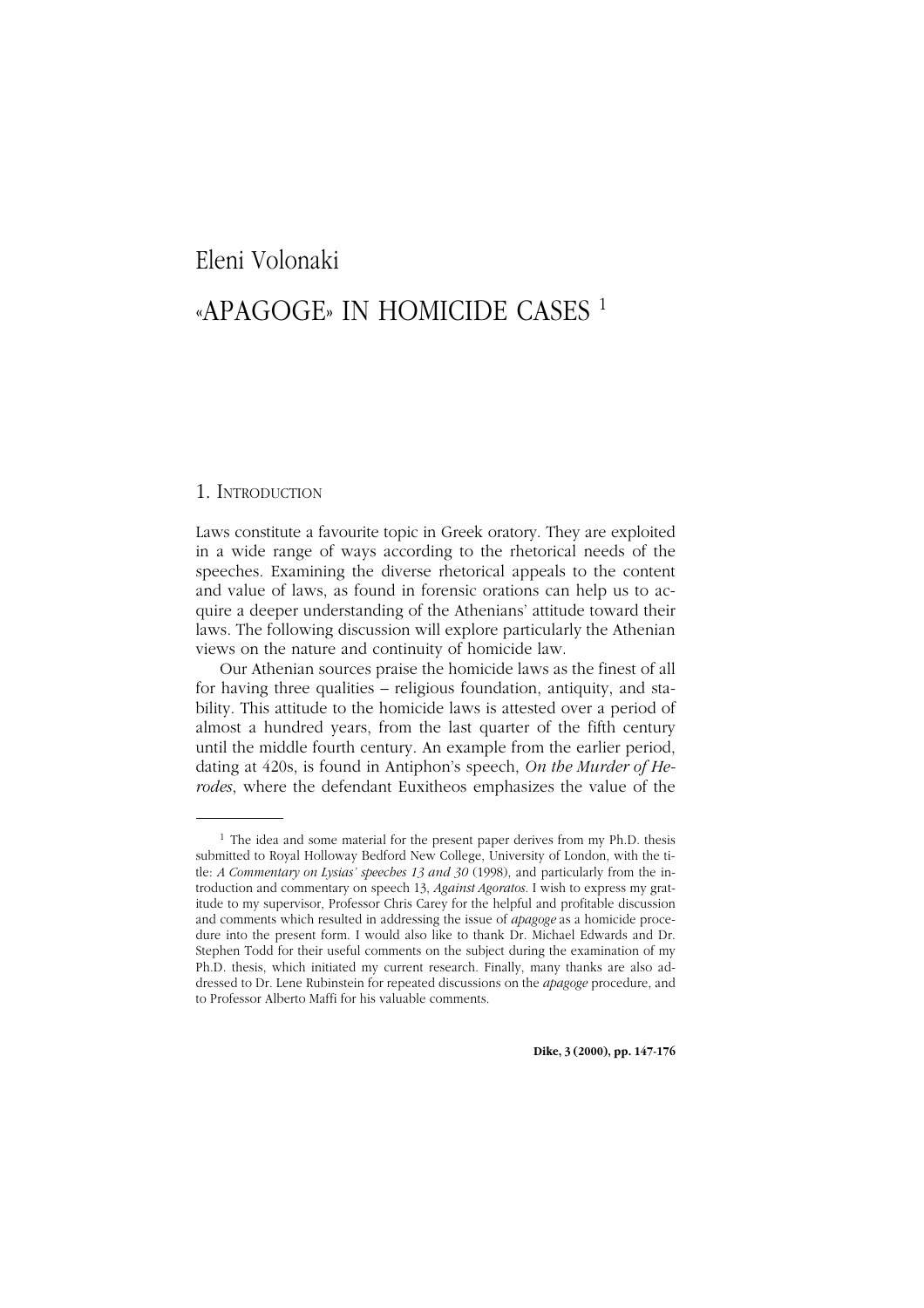homicide laws while he is accusing his opponent of inventing new laws for homicide cases:

καίτοι τούς γε νόμους οι κεινται περί των τοιούτων, πάντας άν οιμαι διιολογήσαι κάλλιστα νόμων άπάντων κείσθαι και δσιώτατα, υπάργει μέν γε αύτοις άρχαιοτάτοις είναι έν τη γη ταύτη, έπειτα τούς αύτους νόμους άει περί των αύτων, δπερ μέγιστόν έστι σημείον νόμων καλώς κειμένων. (Ant. 5.14)<sup>2</sup>

Yet everyone would agree. I think, that the laws which deal with such cases as this are the finest and most hallowed of all laws. They have the distinction of being the oldest in this country and also have always remained the same concerning the same matters; and this is the surest sign of laws well made.<sup>3</sup>

The same idea that the homicide laws were distinct from all the other laws due to their divine content, and had thus remained unchanged until the middle fourth century, is also found in the speech composed by Demosthenes in 352, Against Aristokrates<sup>4</sup>; the speech was delivered in a *graphe paranomon* brought by a person called Euthykles against Aristokrates for proposing a decree in favour of Charidemus of Oreus in Euboea. There is a comparable praise of the homicide laws in the extensive section, where Euthykles gives an account of all the institutions available in Athens for homicide cases  $(Dem. 23.70-79).$ 

The homicide laws were said to go back to Drakon in the seventh century. In the sixth century Solon brought important innovations into the Athenian legal system, but left one single area unbounded, the homicide laws, which were preserved as they had originally been introduced by Drakon, and were ever afterward until the late fourth century referred to as Drakonian institution, in distinction from Solon's laws<sup>5</sup>. The origin of the homicide laws became obscure due to their great age, and thus they were also referred to as

<sup>&</sup>lt;sup>2</sup> All citations from Antiphon's speech 5 (text and translation) used in this paper derive from Edwards (1985), pp. 30-66.

<sup>&</sup>lt;sup>3</sup> Cf. also Ant. 5.87-89 and 6.2-4 (the date of Antiphon's speech 6, On the Choreutes, is close to speech 5, probably 419).

 $4$  For the divine origin of these laws, cf. Ant. 4.a2-3. b7; Edwards (1985), p. 76.

<sup>&</sup>lt;sup>5</sup> Cf. *Ath. Pol.* 7.1; Plut. Sol. 17; Bonner - Smith (1930), pp. 110-111; Stroud (1968), p. 76 n. 44; Gagarin (1981), pp. 21-29.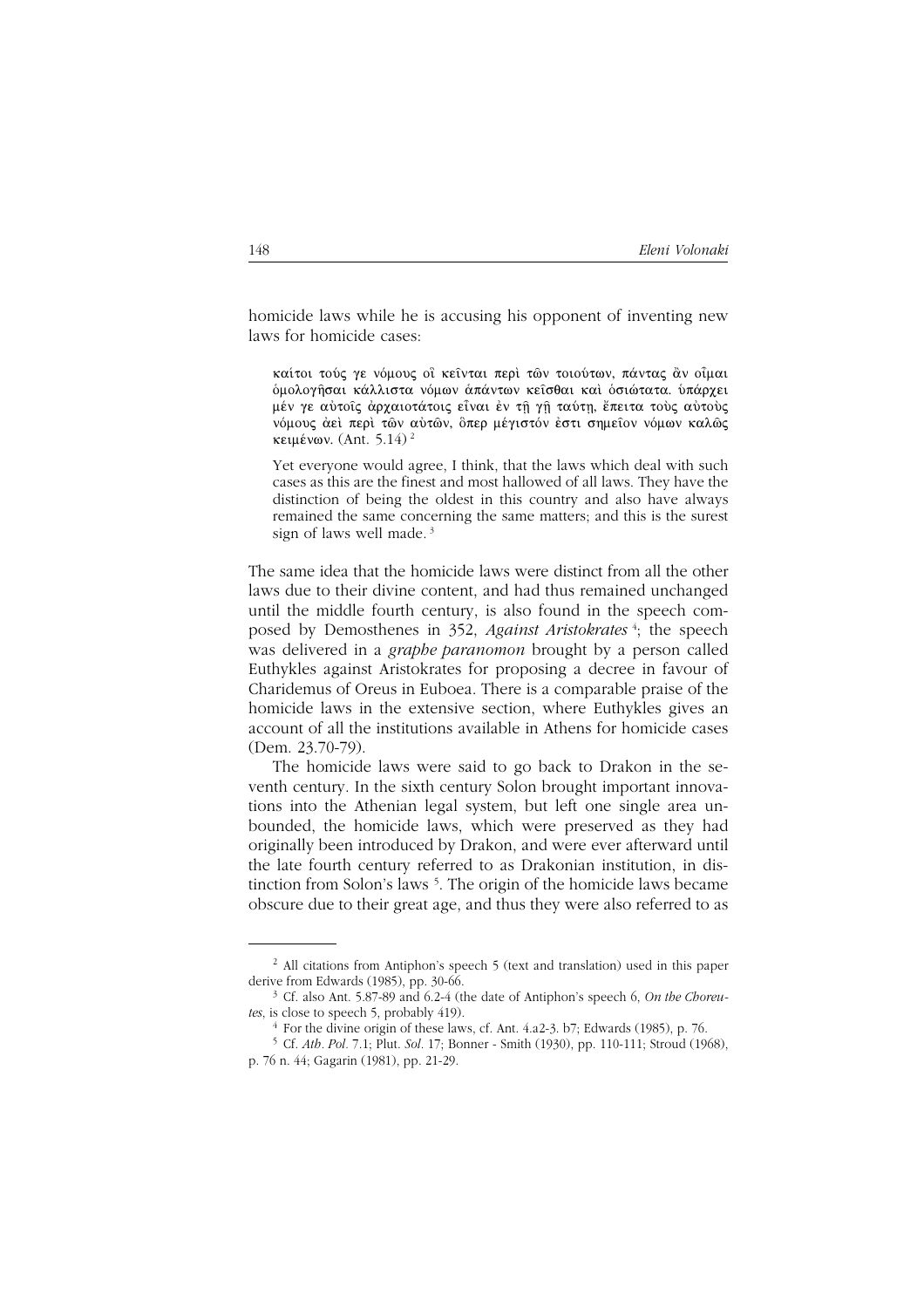ancestral or divine <sup>6</sup>. During the last decade of the fifth century, when the Athenians decided to revise and publish all their laws, secular and sacred, the Drakonian homicide law was the first to be re-published in 409 (IG  $I<sup>3</sup>$  104.4-7) without any alterations made to it.

The Athenians wished to uphold the ancestral measures in matters of homicide cases. The traditional and usual process for homicide was the *dike phonou*, which was restricted to the victim's relatives 7 . Nevertheless, there was an alternative legal homicide procedure, *apagoge*, introduced in the second half of the fifth century and presumably in force until the middle fourth century. There seems to be a «doublethink» 8 in the Athenians' conceptualization on homicide law; on the one hand they wished to keep the Drakonian homicide law unchanged for more than three centuries and on the other hand they extended the law through additional enactments.

The aim of this paper is to examine the co-existence of fixity and flexibility within the Athenian legal system, with particular reference to cases of homicide concerning the procedure of *apagoge*. Also, it will attempt to explain the use of *apagoge* against homicides, and its evolution from the second half of the fifth century until the early years in the restored democracy of 403.

<sup>8</sup> «doublethink» is a term found in Orwell, *1984*, to describe a mental process in which two contradictory notions are hold simultaneously in the same mind.

<sup>6</sup> Cf. Ant. 5.48; Dem. 23.70.

<sup>7</sup> On the basis of the section of Drakonian homicide law (Dem. 43.57, IG I³ 115.20- 23) prescribing that the prosecution is to be shared by «members of the phratry», scholars have disputed whether *dike phonou* was strictly initiated by the relatives of the victim and the master of a slave (cf. Hansen 1981, pp. 11-30; Kidd 1990, pp. 216-218) or, in exceptional cases, also by non-relatives (MacDowell 1963, pp. 17-18; Gagarin 1979, pp. 301-323). The evidence from Dem. 47.68-73, dealing with the legal process to be initiated for the death of a freedwoman by the *trierarchos* who was not a relative of hers nor her master, has been taken to support the latter view. Tulin (1996, pp. 21-54) offers a different interpretation of Dem. 47.68-73, pointing out that the *trierarchos* did not actually initiate a homicide case for the death of the freedwoman but intended to claim her as relative or slave under oath and then proceed with the prosecution against her killer; cf. MacDowell (1997), pp. 384-385.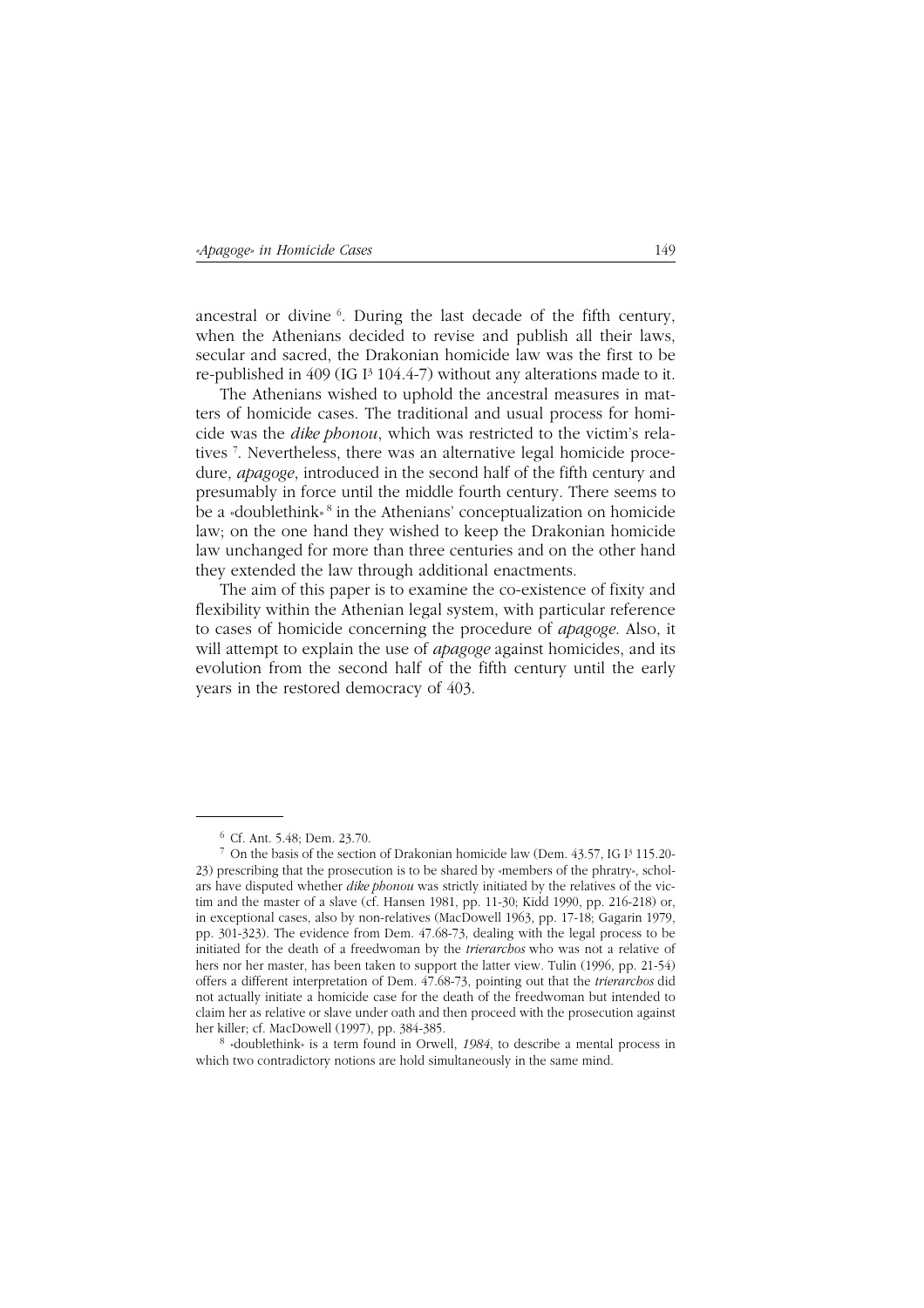#### 2. «APAGOGE» AS <sup>A</sup> HOMICIDE PROCEDURE

*Apagoge* was a public action used against homicide along with other offences, such as theft ( $\kappa \lambda$ o $\pi \hat{n}$ ), highway robbery ( $\lambda \omega \pi \delta \omega \sigma \hat{i} \alpha$ ), seizure of a person  $(\alpha \delta \rho \delta \rho \lambda \eta \psi(\alpha))$ <sup>9</sup>. As a public action, *apagoge* enabled *ho boulomenos* to bring a legal action for homicide. It involved the arrest of the offender, the written indictment of the charge to be approved by the Eleven, and the reference of the case to a *heliastic* court. Another similar type of procedure used against homicides was *endeixis* followed by *apagoge*. Hansen (1976, pp. 9-24) has argued plausibly that *endeixis* and *apagoge* could be two stages in the same process, where *endeixis* involved the formal indictment (καταγγε- $\lambda(\alpha)$  and *apagoge* the arrest of the killer ( $\alpha \pi \alpha \gamma \omega \gamma \eta$ )<sup>10</sup>. Generally in an *apagoge* the action of the arrest of the offender was connected with the legal term *ep'autophoroi*, catching the accused «in the act» or «with manifest proof of guilt». As will become clear (section 7 below), the condition of *ep'autophoroi* was also of legal importance in the *apagoge* actions against homicide.

Our evidence for homicide cases tried under the legal procedure of *apagoge* is rather poor, and therefore we are left to make only hypotheses about the establishment and use of the process.

Two homicide cases, separated from each other by at least twenty years, were unambiguous *apagoge* actions, Antiphon, 5, *Against Euxitheos* (section 3) and Lysias, 13, *Against Agoratos* (section 4). There are also two other but ambiguous cases of *apagoge*, the prosecutions against Menestratos (Lys. 13.56) and the murderers of Phrynichos (Lyk. 1.112) (sections 5-6). The ancient sources indicate the use of two forms of *apagoge* for homicide, *apagoge kakourgon* and *apagoge phonou*, in both of which *ho boulomenos* could arrest and take the killer to prison.

In *apagoge kakourgon* homicides were prosecuted and tried as *kakourgoi*. It is difficult to be sure whether murderers were formally classified as *kakourgoi*. In the law of *kakourgon*, only *kleptai*, *lopodytai*, and *andrapodistai* are explicitly defined as *kakourgoi*. But

<sup>9</sup> For a full account of offenders subject to *apagoge*, cf. Hansen (1976), pp. 36-48.

<sup>10</sup> The earlier and most common view of the distinction between *apagoge* and *endeixis* concerns the person who executed arrest, being the prosecutor in the former and the magistrate in the latter; cf. MacDowell (1963), p. 135; Harrison (1971), p. 229.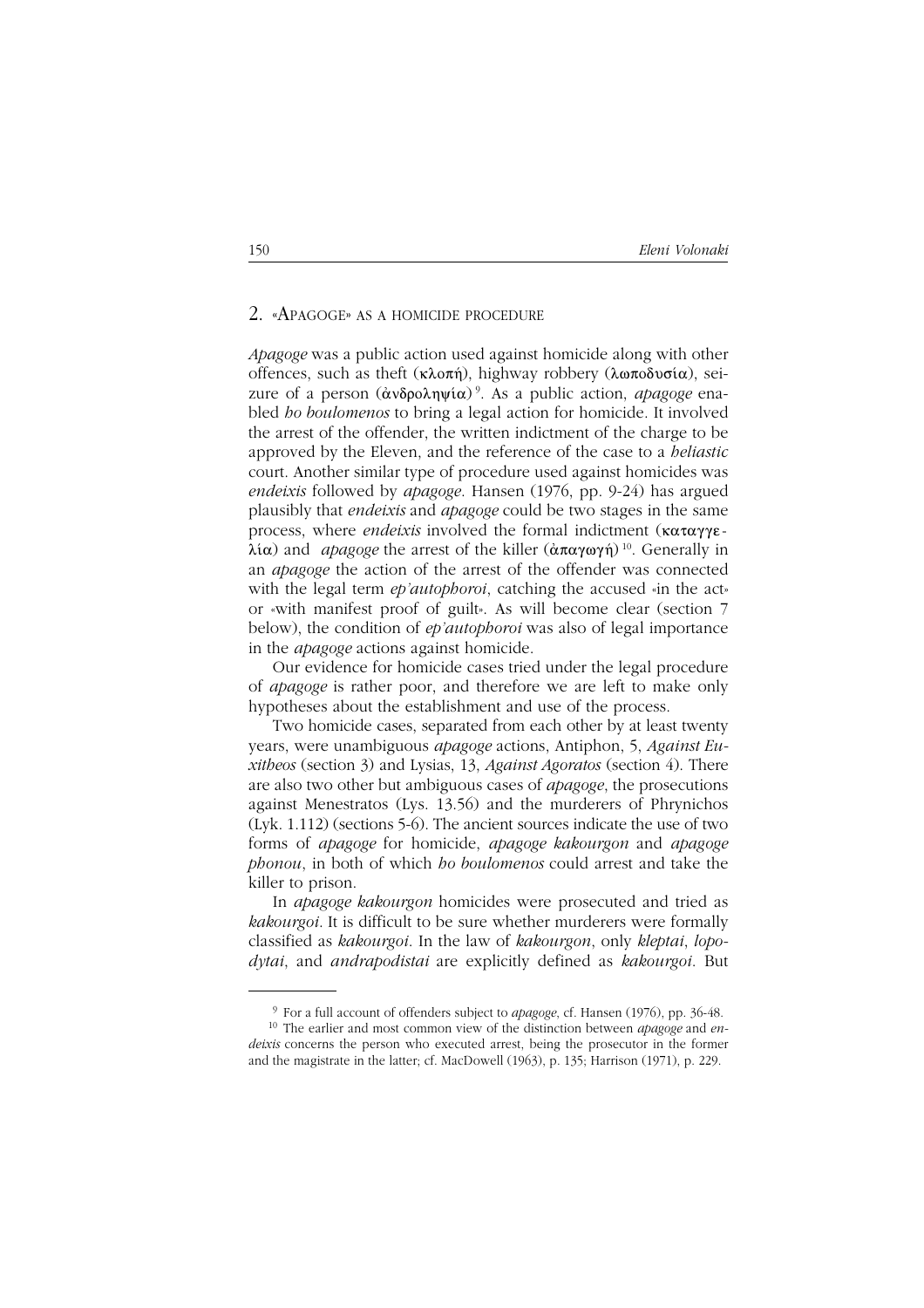Hansen has argued plausibly that the specific offenders were listed merely as examples and that other offenders as well, including an*drophonoi*, could have been subject to the *kakourgon* law <sup>11</sup>. The question, of course, is how other offenders were included in the category of kakourgoi. It would seem improbable that they were automatically classified to as kakourgoi when prosecuted and brought to court for an alleged kakourgema. It would seem more likely that the kakourgon law was extended by the Athenians later in the fifth century to be applicable to other kinds of offences than those initially prescribed. The view that *androphonoi* could have been later classified to as *kakourgoi* is plausible based on the one case known to us of a murderer, Euxitheos, who was for the first time prosecuted as a *kakourgos* on the charge of homicide (see section 3).

*Apagoge phonou* was the legal action taken against a suspect of homicide who was going around in the holy places and *agora*. The evidence we have for this kind of action derives from Demosthenes' description in *Against Aristokrates*, 23.80, where he concludes with the last legal procedure available to homicide cases:

εί πάντα ταῦτά τις ἠγνόηκεν, ἢ καὶ παρεληλύθασι οἱ γρόνοι ἐν οἶς ἔδει τούτων ἕκαστα ποιείν, ἢ δι'ἄλλο τι οὐχὶ βούλεται τούτους τοὺς τρόπους έπεξιέναι, τον άνδροφόνον δ'όρα περιιόντ' εν τοίς ίεροίς και κατά την άγοράν, ἀπάγειν ἔξεστιν εἰς τὸ δεσμωτήριον, οὐκ οἴκαδ'οὐδ'ὅποι βούλεται, ώσπερ σύ δέδωκας. κάνταυθ'άπαχθείς ούδ' ότιουν, πρίν ἂν κριθή, πείσεται, άλλ' έαν μεν άλω, θανάτω ζημιωθήσεται, έαν δε μή μεταλάβη τό πέμπτον μέρος των ψήφων ο άπαγαγών, χιλίας προσοφλήσει.

Suppose that a man is ignorant of all the processes I have mentioned, or that the proper time for taking such proceedings has elapsed, or that for any other reasons he does not choose to prosecute by those methods; if he sees the homicide frequenting places of worship or the market, he

<sup>&</sup>lt;sup>11</sup> Hansen (1976, p. 47; 1981, pp. 23-24) assumes that both *moichoi* and *andropho*noi are to be classified to as kakourgoi based on Aischines, 1.91, where moichoi and *androphonoi* are quoted together with *kleptai* and *lopodytai*. It is to be noted that Aischines aims to dissuade the jurors from acquitting Timarchos for lacking proof of the act of the crime, and he therefore stresses the law on instant execution of several criminals. Hence, the specific passage does not seem conclusive of the definition of kakourgoi; cf. Gagarin (1979), p. 320 n. 60. The phrase ή των τα μέγιστα μεν άδικούντων may suggest that Aischines does not deal only with kakourgemata but the most serious offences (τὰ μέγιστα). For the implausibility of the assumption that *moichoi* were regarded as kakourgoi, cf. Harris (1994), p. 182 n. 30.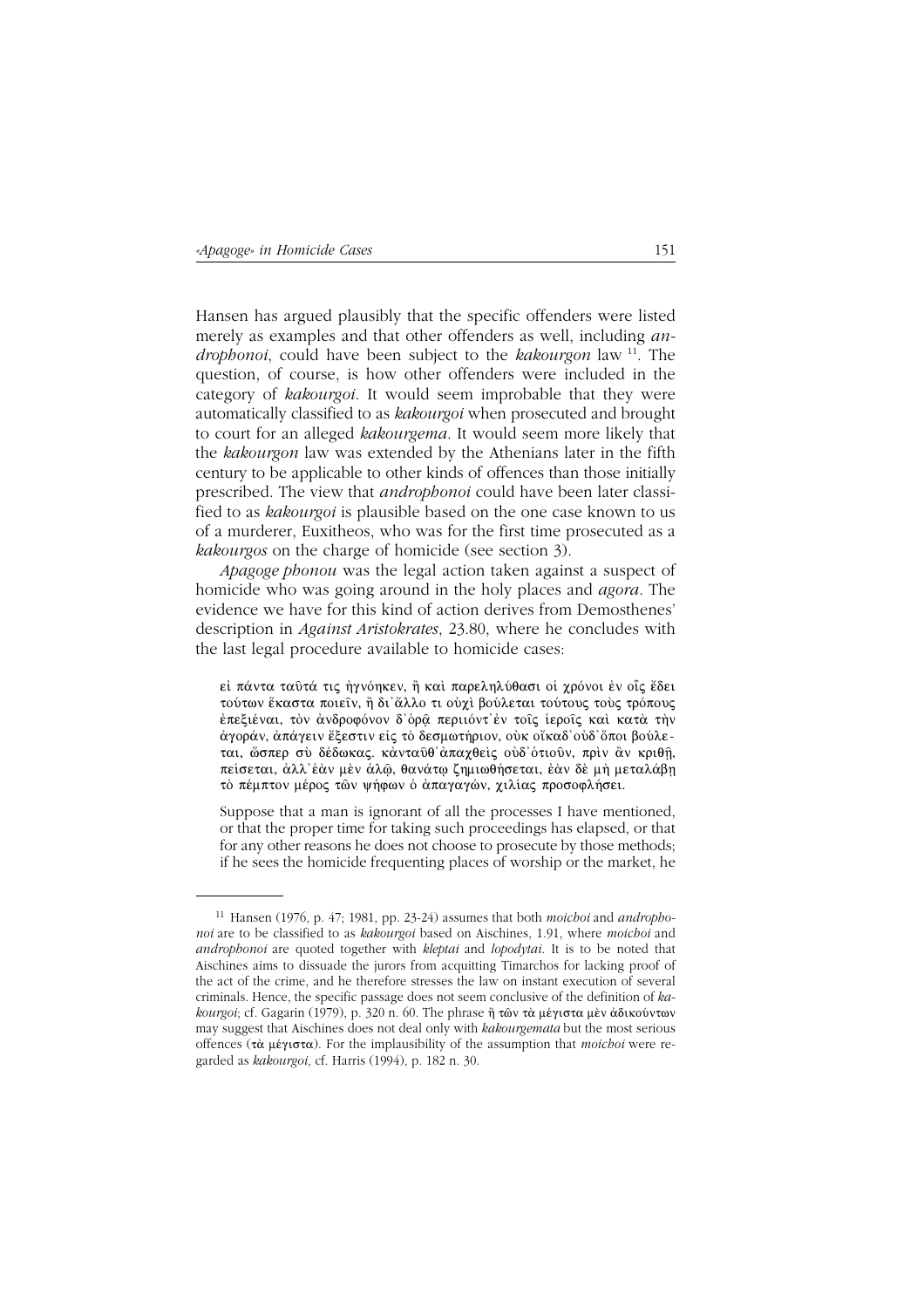may arrest him and take him to gail; but not, as *you* have permitted, to his own house or wherever he chooses. When under arrest he will suffer no injury in gail until after his trial; but, if he is found guilty, he will be punished with death. On the other hand, if the person who arrested him does not get a fifth part of the votes, he will be fined a thousand drachmas. 12

Demosthenes does not refer to the particular procedure by name, but the wording  $\tau$ òv ἀνδροφόνον ~ ἀπάγειν seems to indicate that we are dealing with an *apagoge* process prescribed for cases *phonou*. Given that the date of the speech is 352, we can assume that this kind of *apagoge* was in use in the mid-fourth century. Even though the arrest in an *apagoge phonou* involved primarily the offence of exercising rights from which a suspect killer would have been banned, the offence of murder was still essential and needed to be proved 13.

Carawan (1998, pp. 362-364) has disputed that trespass on prohibited areas constituted «the substance or legal basis for the charge» in cases of *apagoge phonou*. He admits that according to Demosthenes' account (23.80) of the *apagoge phonou* procedure, such trespass was a requirement to the process, but argues that «it is doubtful whether the same condition applied to the turn of the century». He attempts to demonstrate with arguments *e silentio* that such a condition was not required in the case against Agoratos (399 B.C.), but fails to explain when and why this condition became a legal requirement to cases of *apagoge phonou*. Finally, based solely on his interpretation of the evidence from Lysias, 13, *Against Agoratos*, Carawan generalizes that trespass constituted the condition for arrest rather than the substance of the charge in *apagoge phonou* cases <sup>14</sup>.

As will be demonstrated in the following discussion, *apagoge phonou* was different from all other procedures available for homicide (i.e. *dike phonou*, *apagoge kakourgon*, *endeixis* and *apagoge*

 $12$  The text and translation are from Demosthenes, vol. III in the Loeb series.

<sup>13</sup> For the distinction between *apagoge* applied to those accused and proclaimed by the Basileus as murderers and were thereafter found in prohibited areas, and this type of *apagoge* (Dem. 23.80) applied to suspect homicides who had not been previously accused of murder, cf. Hansen (1976), p. 99 ff.

<sup>14</sup> Further on Carawan's view concerning the nature of charge in an *apagoge phonou* case, see below section 4.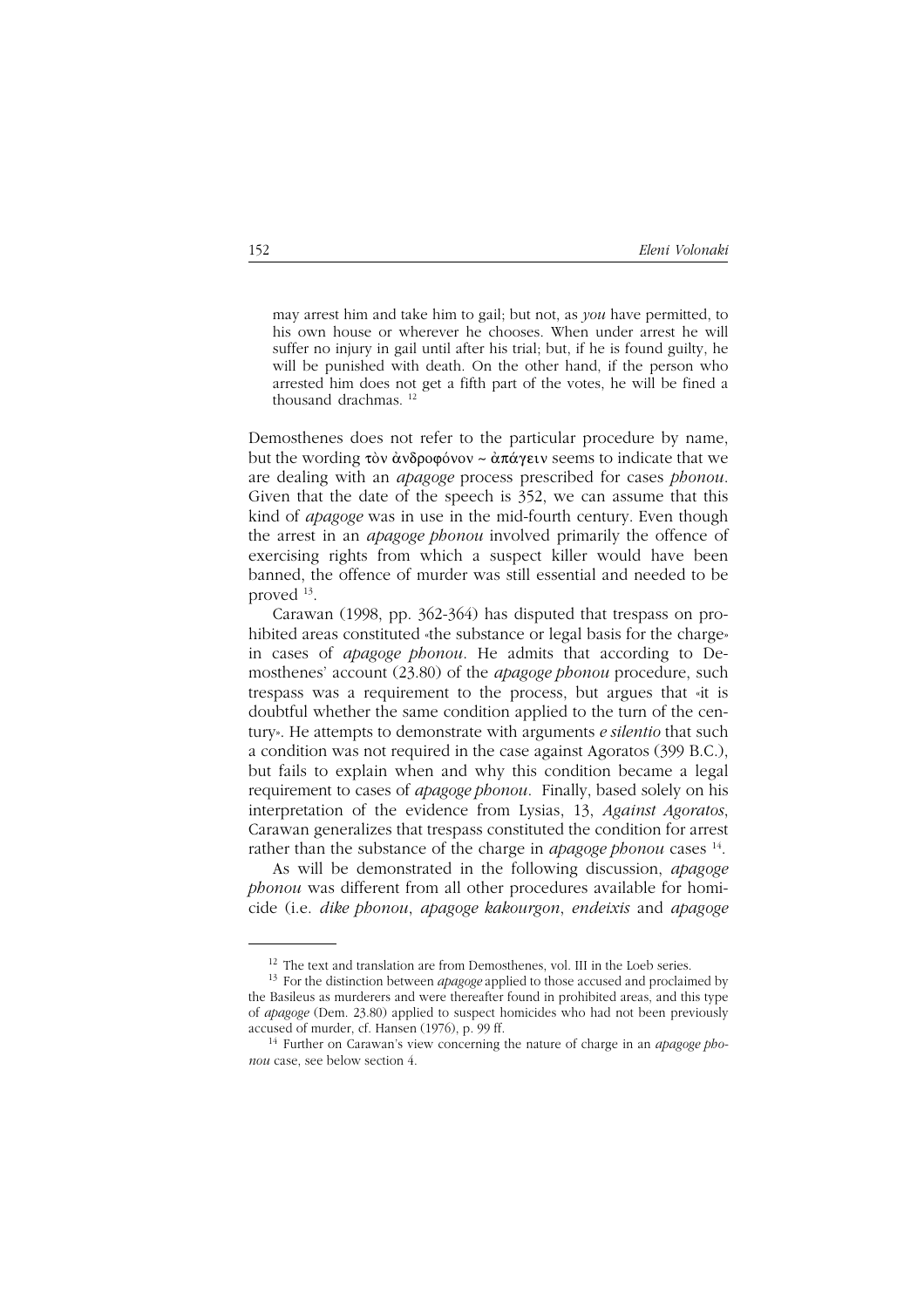*kakourgon*), in that it alone did not directly involve the homicide charge; it was so used in the one and most plausible *apagoge phonou* case we know of – the case against Agoratos – as to evade the Amnesty oaths which prevented the prosecution of any homicide case that was not committed *autocheiriai*, «with one's own hands» (see section 4). It is therefore more than likely that the actual charge in the whole of an *apagoge phonou* action, including the arrest and the trial, was the trespass on prohibited areas, as Demosthenes' account suggests.

*Apagoge* was introduced into Athenian homicide law in the second half of the fifth century, as will be shown below in section 3. It was a public action and as such was alternative to the *dike phonou*, enabling other persons than the victims' relatives to initiate a prosecution against homicide.

Compared to the traditional measures of a *dike phonou*, *apagoge* offered some advantages for a homicide prosecution, regarding the time that one could initiate it, the lack of the oath-taking proceedings, the court before which it was heard, and finally the conditions that secured the offender's presence from the beginning of the prosecution until the completion of the trial. As an institution used in homicide cases, *apagoge* was undoubtedly an innovation in the homicide law. It is worth examining to what extent this was an important change and how it did occur within the Drakonian homicide laws, despite the Athenians' belief of those laws being kept unchanged throughout three centuries. Also, one needs to examine why there were two distinct forms of *apagoge* for homicide cases, the *apagoge kakourgon* and *apagoge phonou*. The existence of these two different forms of *apagoge* seems to suggest that we are dealing with a rather complex change and development of the homicide laws. For our better understanding some answers can be given through a detailed analysis of the few *apagoge* cases for homicide known to us.

# 3. ANTIPHON, 5, «AGAINST EUXITHEOS» («ENDEIXIS-APAGOGE KAKOURGON»)

Euxitheos, a Mytilenean, was charged with the murder of Herodes, an Athenian citizen, and prosecuted by Herodes' relatives several years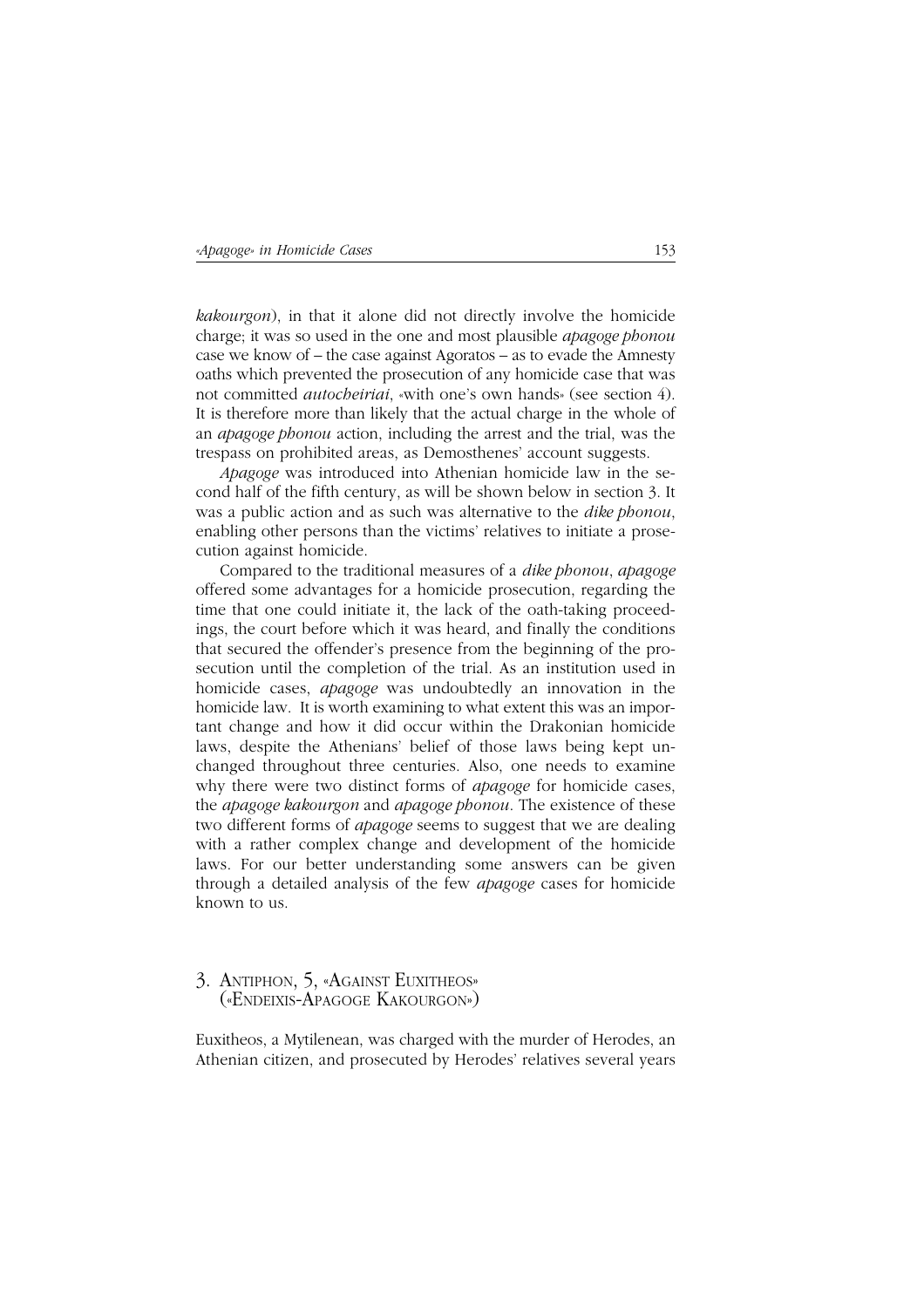after the alleged offence took place. The procedure used was *endeixis* followed by *apagoge kakourgon*, within the period 420-417 15.

According to Antiphon's account, as presented by the speaker, the background for the trial has as follows: Euxitheos and Herodes were on board a ship on a voyage from Mytilene to Ainos, while their ship, forced by a storm, sought harbour near Methymna. During the night, Herodes went ashore, disappeared and was never found. After making investigations, his relatives denounced Euxitheos for having murdered Herodes in collusion with Lykinos, one of his enemies, and with the assistance of a slave present at the ship. Consequently, Euxitheos was summoned to appear in Athens. As soon as he arrived there, he was arrested and held in custody for the period preceding the trial, bail being refused. He was tried as a *kakourgos* for the offence of homicide, under the process of *apagoge*.

The defence argues that *apagoge* is not the appropriate procedure since the defendant is not liable to the law against malefactors as an alleged homicide (§ 9), but the traditional procedure of *dike phonou* should have been used instead (§§ 10-12). Euxitheos's complaint that he should have faced a *dike phonou* seems to be designed to undermine the prosecution case rather than constitute a formal attack against the procedure held in this case. The rhetorical appeal to the usual and traditional homicide procedure and laws is emphasized by Euxitheos in the beginning  $(\mathcal{N} 9-15)$  and the closure of his speech ( $$90-96$ ). In the rest of his defence he attempts to prove with a series of arguments from probability that the accusation of homicide is false, in the absence of adequate proof from the prosecution's side. The point on the legality of the case is effectively used as a rhetorical frame to strengthen the defendant's innocence, by implying that the prosecution not only falsely accuse him of homicide but they also wrongly use the procedure of *apagoge* against him to serve their purposes. Hence, the defence argument concerning the wrongful use of the *endeixis-apagoge* action against Euxitheos cannot be taken to raise doubts on the propriety of the procedure to a homicide case nor on the classification of murderers as *kakourgoi*. The fact is that Euxitheos *was* actually tried for homicide as *kakour-*

<sup>15</sup> Gagarin (1997), pp. 173-174; against the most common view of dating the speech later, after 417, cf. Edwards (1982), pp. 33-39.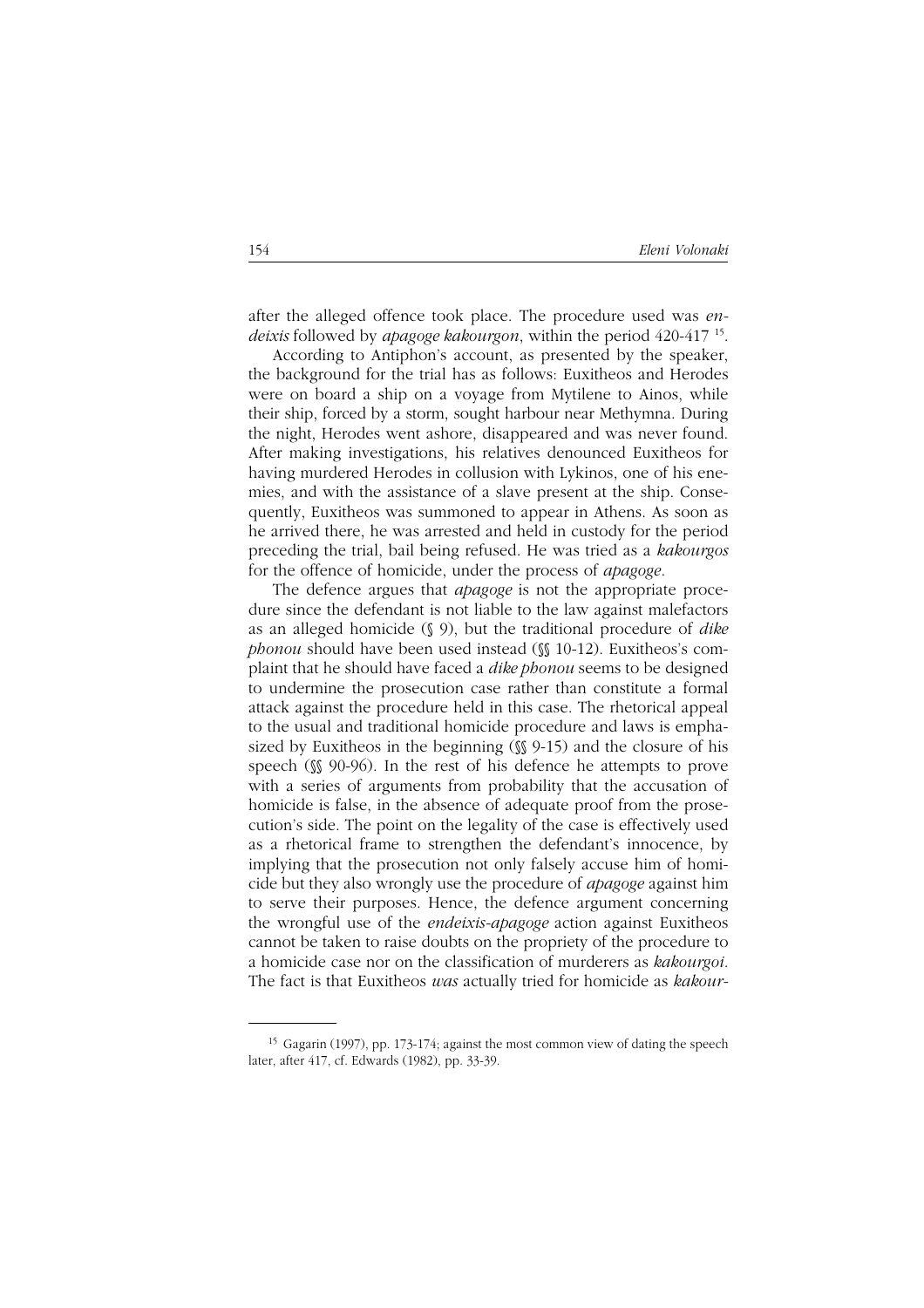gos under the process of *endeixis-apagoge*, and there is no firm indication in the speech that this action was formally flawed; the emphasis is rather placed on the fact that this was an unusual procedure for a homicide case, and as such was not the appropriate one  $^{16}$ .

The procedure of *endeixis* followed by *apagoge kakourgon* may well have been unusual at the time of Euxitheos' trial, and this would offer a reason why Euxitheos could plausibly make such a claim. The novelty of the procedure would then constitute a further advantage for the defence to rhetorically manipulate the whole action as something strange and attack the prosecution's motives on that ground. Carawan (1998, p. 337 ff.) rejects the view that the procedure in Euxitheos' case was novel and regards felony warrant and arrest as an «ancient and proper remedy against homicide» going back to the Drakonian institutions. He is right to say that Euxitheos does not suggest anywhere that the *endeixis-apagoge* procedure was not allowed against homicides. Also, he is right that Euxitheos' argumentation focuses on the necessity to be tried by a *dike phonou*. But, the view that Euxitheos' complaint involves his case only and not any homicide case tried by the *endeixis-apagoge* procedure is not consistent with the evidence from Antiphon's speech. From  $\mathcal N$  9-10 it can be inferred that the kakourgon law is employed in a homicide case for the first time in Euxitheos' case:

πρώτον μεν γάρ κακούργος ένδεδειγμένος φόνου δίκην φεύγω, ὃ οὐδεὶς πώποτ' έπαθε τῶν ἐν τῆ γῆ ταύτῃ. καὶ ὡς μὲν οὐ κακοῦργός εἰμι οὐδ'ἒνοχος τώ τών κακούργων νόμω, αύτοί ούτοι τούτου γε μάρτυρες γεγένηνται. περί γάρ των κλεπτών και λωποδυτών ο νόμος κείται, ών ούδεν έμοι προσόν άπέδειξαν, ούτως είς γε ταύτην την άπαγωγήν νομιμωτάτην και δικαιοτάτην πεποιήκασιν ύμιν την αποψήφισίν μου. φασί δέ αΰ τό τε άποκτείνειν μέγα κακούργημα εἶναι, καὶ ὁμολογῶ μέγιστόν γε, καὶ τὸ ίεροσυλείν και το προδιδόναι την πόλιν· άλλα χωρις περι αυτών εκάστου οί νόμοι κείνται.

<sup>&</sup>lt;sup>16</sup> An alternative interpretation of Euxitheos' case is the following: The prosecutors try to demonstrate that Euxitheos is a kakourgos, and as a kakourgos he should be punished by death. On the other hand Euxitheos's argument is that he is not a kakourgos and therefore he should have been charged with homicide and tried by a *dike phonou*. Undoubtedly, Euxitheos emphatically argues that he should have been tried by a dike phonou instead of an apagoge kakourgon. However, in the largest part of the speech Euxitheos does not attempt to prove that he is not a kakourgos but on the contrary that he is not a murderer.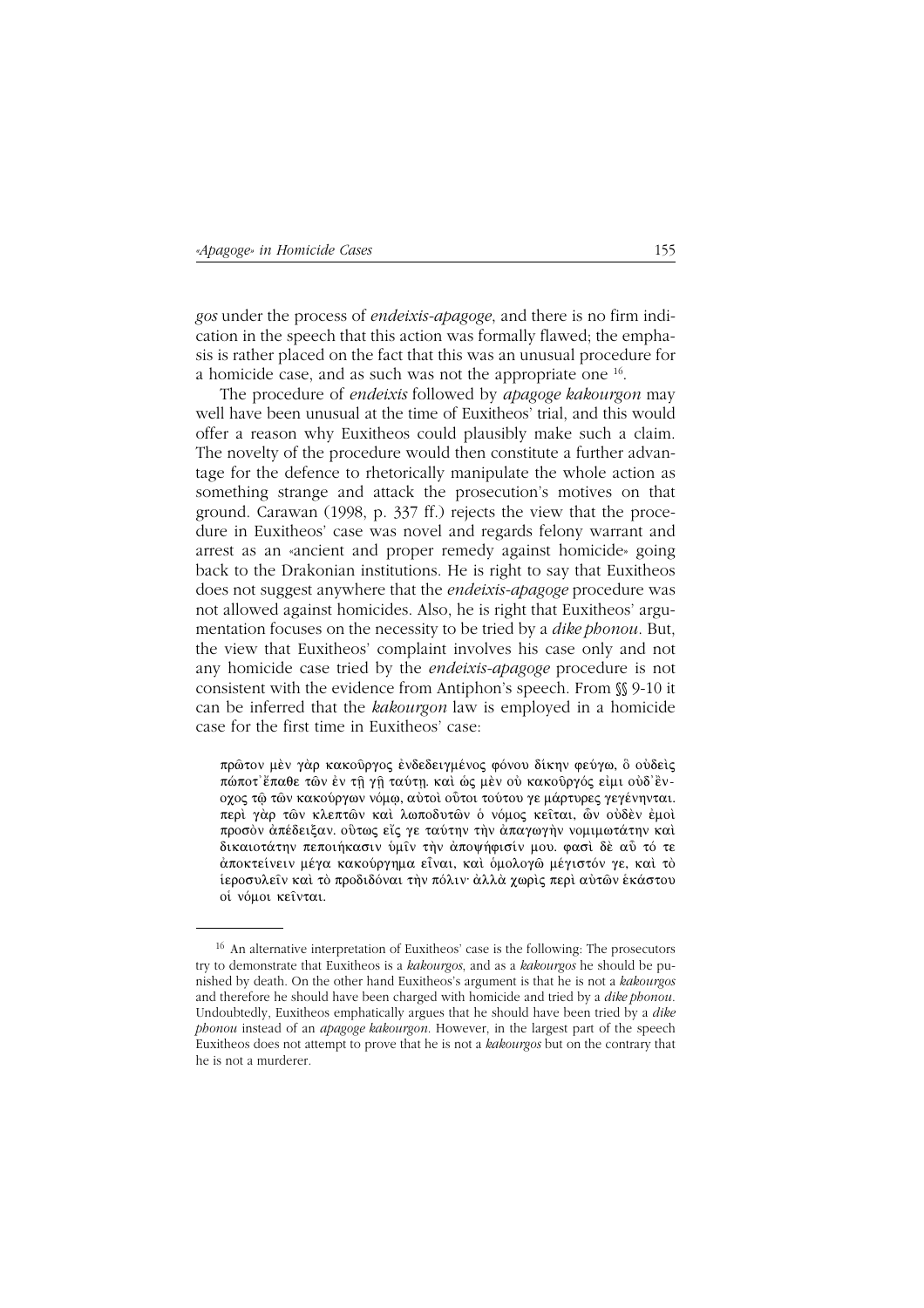First, although an information has been laid against me as a malefactor I am being tried for murder, a thing which has never happened before to anyone in this country. Indeed, the prosecution themselves have born witness to the fact that I am not a malefactor nor liable to the law against malefactors. For this law is concerned with thieves and footpads and they have not shown me deserving of either title. Thus, as far as this arrest of mine is concerned, they have made my acquittal your most lawful and just course. They argue that murder is a grave malefaction – and I agree, a very grave one indeed – as are sacrilege and treason: but the laws which apply to each of them differ. (Ant. 5.9-10)

This passage suggests that homicides would not normally be tried by an *apagoge*, as not explicitly liable to the law against malefactors, and that such a trial was unprecedented. One can assume that this very fact may have persuaded Antiphon to defend Euxitheos<sup>17</sup>.

If we accept the view that *endeixis* followed by *apagoge* was an unusual process for homicide cases in 420 B.C., the question then to raise is how and why did the Athenians make changes to the homicide law. There are two possibilities as to how this change took place; firstly, the prosecutors of Euxitheos were trying to extend the use of *apagoge kakourgon*, and secondly the Athenian Assembly decreed the extension of such a procedure to homicide cases before the prosecution of Euxitheos.

There is some ground to argue for the first option since Euxitheos attacks the prosecution for employing the *endeixis-apagoge* procedure. If we notice however how Euxitheos' arguments on this issue develop throughout the speech, we can recognize in this kind of attack the common rhetorical topos aiming at the representation of the prosecutor as a disrespectful person to the traditional homicide procedure of *dike phonou* rather than a real offender. In § 12, the defendant argues that the prosecutor has *invented* laws to suit himself,  $\alpha$  σύ παρελθών, αὐτὸς σεαυτῷ νόμους ἐξευρών. In § 13 he accuses the prosecutor of *framing* a law to suit himself,  $\sigma\dot{\nu}$  do  $\delta\dot{\epsilon}$ ,  $\ddot{\delta}$   $\tau$ oi $\zeta$ άλλοις Έλλησι κοινόν έστιν, ίδία ζητείς με μόνον άποστερείν, αύτός σαυτώ νόμον θέμενος. The accusation against the prosecution is further exaggerated when Euxitheos calls his opponent a *legislator* who dared to change the homicide laws in  $\S$  15:  $\sigma\dot{\nu}$  de  $\mu\dot{\nu}$ τετόλμηκας γενέσθαι νομοθέτης έπι τα πονηρότερα, και ταύτα πα-

<sup>17</sup> Edwards (1982), pp. 23-40.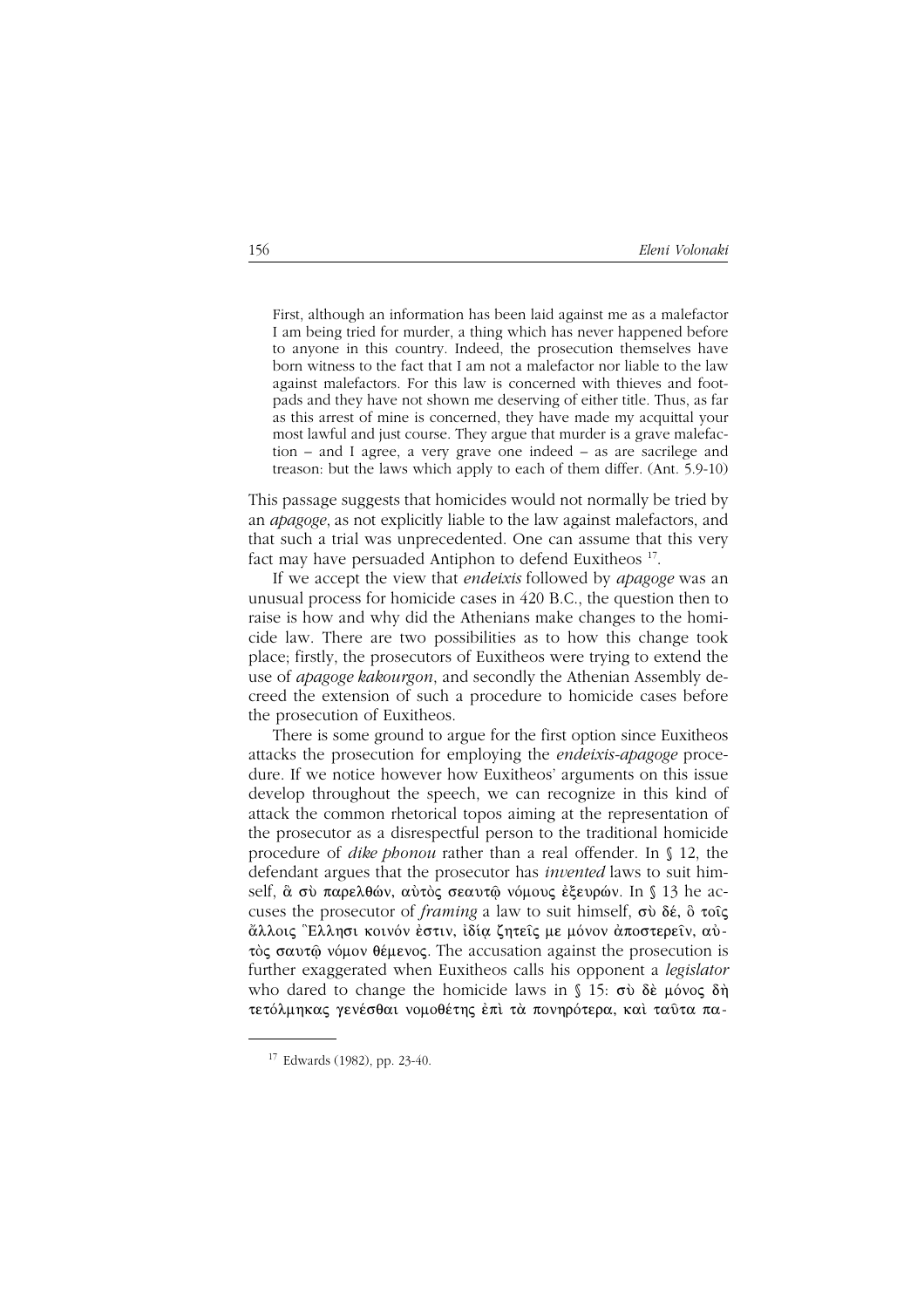$\rho$ ελθών ζητείς με άδίκως άπολέσαι. There is no ground to suppose that the prosecutor literally acted as a legislator nor that he extended the existing laws of homicide 18. Furthermore, no evidence is provided of a law introduced by the prosecution. It seems therefore unlikely that the prosecutor was the one who introduced the procedure of *endeixis-apagoge* as a legal process against homicides.

The second alternative that the Athenians had decided to extend the Drakonian homicide law and establish procedures that were already *in use* for other offences, as legal processes for homicide is more plausible. Such a decision was presumably made by the Athenian Assembly, involving additional enactments to be inscribed complementary to the original homicide law on the *stelai* of the Akropolis. Such a decree would probably not remain long unusual. We have evidence that c. 420 it could be testified as unusual. Therefore, it was probably introduced in the last third of the fifth century, just before Euxitheos' trial. The difficulty with this view is that if such an enactment did exist at the time of Euxitheos' trial, «Antiphon would hardly have used an argument which the prosecutors could refute simply by reading out the law to the jurors» 19. The point to bear in mind here is how recent this enactment was by the time of Euxitheos' trial; if *apagoge kakourgon* had been established as a legal homicide procedure only a short time before the case of Herodes' murder was brought to court, the presentation of such a law before the jury might not have the same effect as that of any other long established law, particularly considering the novel and odd use of *apagoge kakourgon* in a homicide case. It is hard to tell which circumstances could have led the Athenians to make such a decision in the last third of the fifth century. It is probable that the relatives of Herodes were involved in the enactment of the law. They could have themselves made the proposal for the law or have asked other political figures to do so. If that were the case, the proposal would have been presented in the Athenian Assembly, and successfully passed as an additional enactment to the homicide law before the prosecution against Euxitheos initiated. This would explain why Euxitheos re-

<sup>&</sup>lt;sup>18</sup> A similar attack is rhetorically manipulated to attack Nikomachos in Lysias, 30 as a legislator though he was only an *anagrapheus* of the Athenian laws; cf. Volonaki (1998), pp. 175-184.

<sup>19</sup> Hansen (1976), p. 105.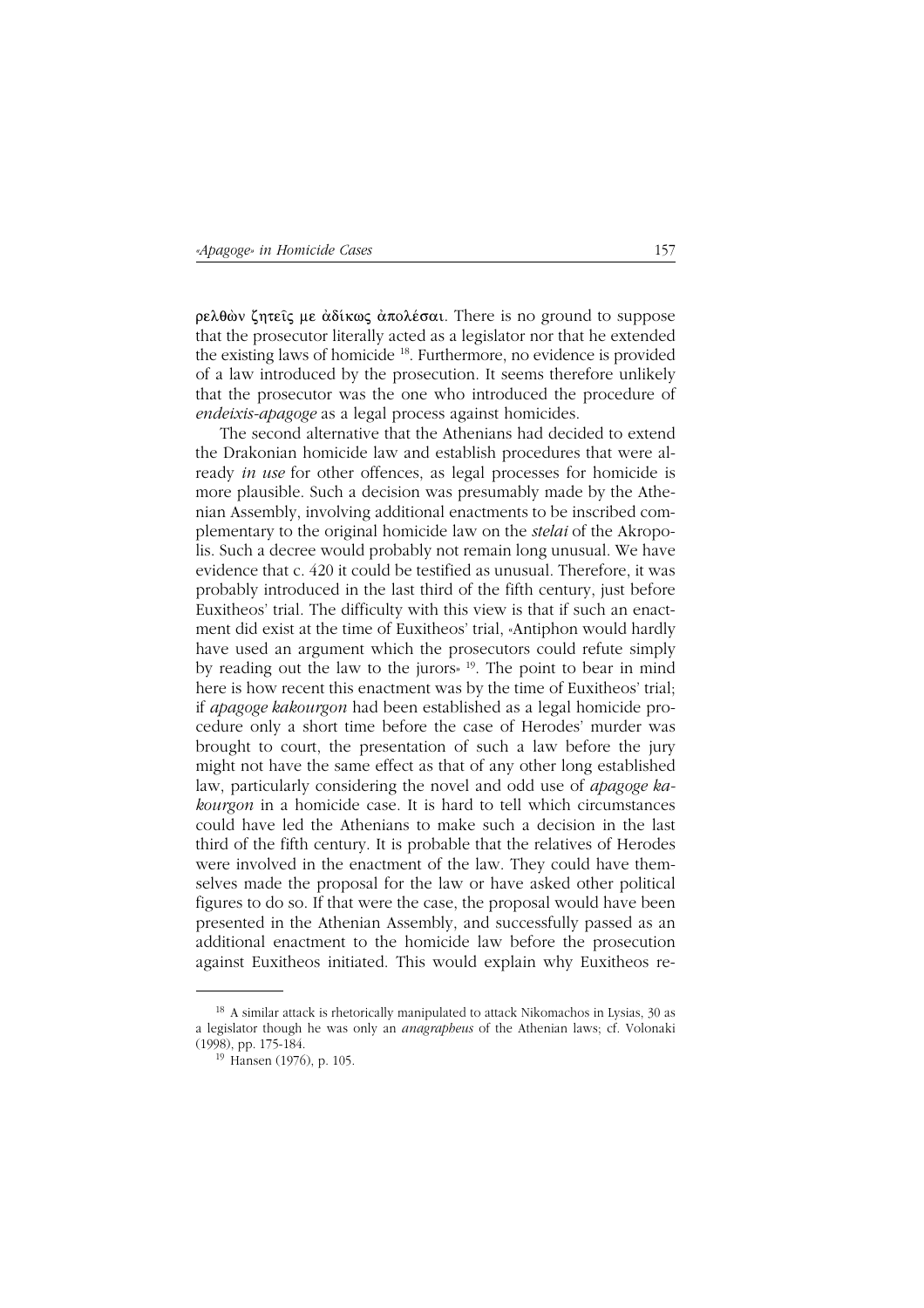gards the prosecutor responsible for the establishment of such an institution by saying that he has misled the jurors in complying with the new procedure and not the *dike phonou*  $($  $12$ :  $\epsilon$ <sup> $\pi$ </sup> $\epsilon$  $\pi$  $\alpha$   $\kappa$  $\epsilon$  $\lambda$  $\epsilon$  $\upsilon$  $\epsilon$  $\varsigma$ τούς δικαστάς άνωμότοις πιστεύσαντας τοίς μαρτυρούσι φόνου δίκην καταγνώναι, ούς σύ αύτος απίστους κατέστησας παρελθών τούς κειμένους νόμους, και ήγη χρήναι αύτοις την σην παρανομίαν κρείσσω γενέσθαι αύτῶν τῶν νόμων). That such a decree recognizing the *endeixis-apagoge* process as a legal homicide procedure was made in the 420s would also explain the necessity to republish the Athenian homicide law in 409 B.C., and not simply retain or reinscribe the original Drakonian homicide law. This would mean that all new enactments made in the homicide law since the Drakonian institutions were meant to be published and inscribed together with the original laws of Drakon.

The existence of more than one homicide procedure would provide further means of prosecution against homicides, and more significantly the availability of a public action in homicide cases that would enable *ho boulomenos* to initiate the prosecution against any suspect killer. In effect, additional legal means were available to the relatives of the victims to take vengeance upon the death of the killed, and moreover killers could not escape punishment since all the Athenians were enabled to proceed with the prosecution. The choice of summary arrest (*apagoge*) suggests that the Athenians were interested in the immediate punishment of murderers in such a way that they could not escape the trial. The denunciation (*endeixis*) of the offender for homicide followed by summary arrest, as in Euxitheos's case, was a provision to force the suspect killer to come to Athens or lose the case *in absentia* and never be allowed to return. This kind of process could be initiated at any time of the year. Not only the procedure itself but also the trial was different from the dike *phonou* in that it was heard before a *heliastic* court. Hence, this procedure could apply to all homicides including Athenians and non-Athenians, as well to all kinds of murders, those committed in the city of Athens and those committed outside Attika. Such an institution indicates that the Athenians wished to secure the prosecution of those homicide crimes that might escape punishment due to restricted rules prescribed by the *dike phonou* procedure.

The process of *endeixis* followed by *apagoge kakourgon* would inevitably entail procedural disadvantages for the defence, which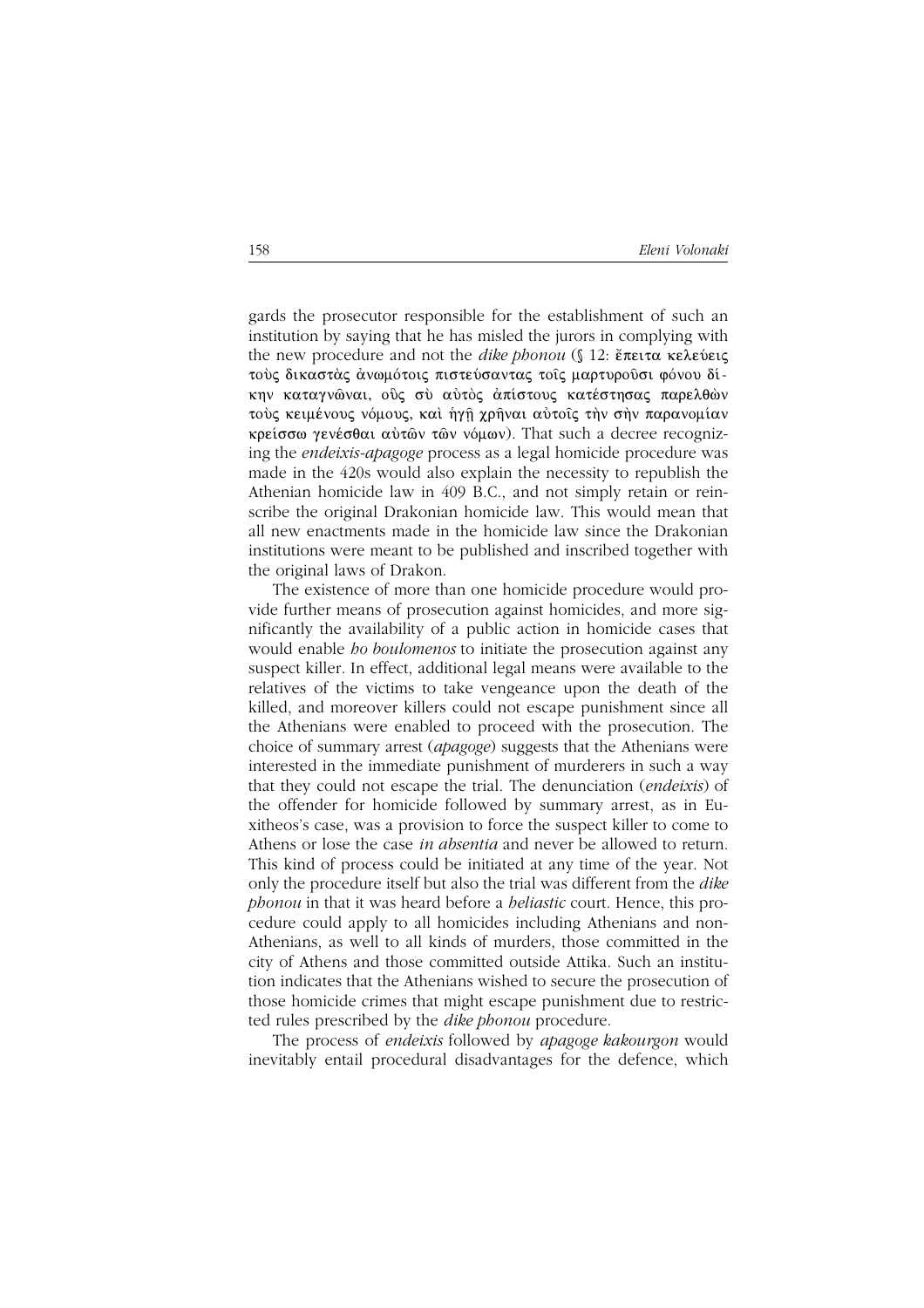can explain Euxitheos's insistence in a trial of a *dike phonou* rather than an *apagoge kakourgon* 20. The use of such a process prevented the defendant from going into exile during the trial, which was an option available to a *dike phonou*. The solemn oath of homicide trials in *dikai phonou* did not have to be taken at this trial, and its avoidance enabled the prosecution to attack the defendant on his background and nationality. Furthermore, the fact that the case was heard before a *heliastic* court, consisting of ordinary citizens as jurors and not Areopagites, allowed the presentation of issues that were not closely related to the homicide case but were useful to character attack. Also, in an *apagoge* trial more witnesses were allowed to testify on more subjects than the homicide charge since they were not bound to give an oath concerning the guilt of either of the litigants, as was required in *dikai phonou*. In contrast with the *dikai phonou*, which could not take place until the fourth month after the registration of the charge, an *apagoge* trial could initiate any time after the killing. Finally, the summary arrest and the imprisonment of the accused prevented the defendant from making any preparations for the trial.

The conclusions that can be firmly drawn from Euxitheos's case are the following; *endeixis* followed by *apagoge kakourgon* was established as an alternative homicide procedure to *dike phonou* in the last third of the fifth century, and was probably used for the first time in the case against Euxitheos (420-417). This is the only case of *apagoge kakourgon* used for homicide we know of, and it provides us with a certain example of *androphonos* clearly defined and prosecuted as *kakourgos*.

Regarding the formal conditions in this type of procedure, it is worth asking whether the *ep'autophoroi* condition was an actual factor to such cases, although in Antiphon's speech there is no reference that Euxitheos was or should have been arrested *ep'autophoroi*. Various explanations have been offered by scholars, which are all based upon a comparison between the case under discussion and the prosecution against Agoratos (Lysias, 13, see section 4), where the *ep'autophoroi* was made a necessary condition by the Eleven in order to authorize the charge of homicide 21.

 $20$  Edwards (1982), pp. 44-45.

<sup>21</sup> For an account of all theories, cf. *ibid.*, pp. 16-18.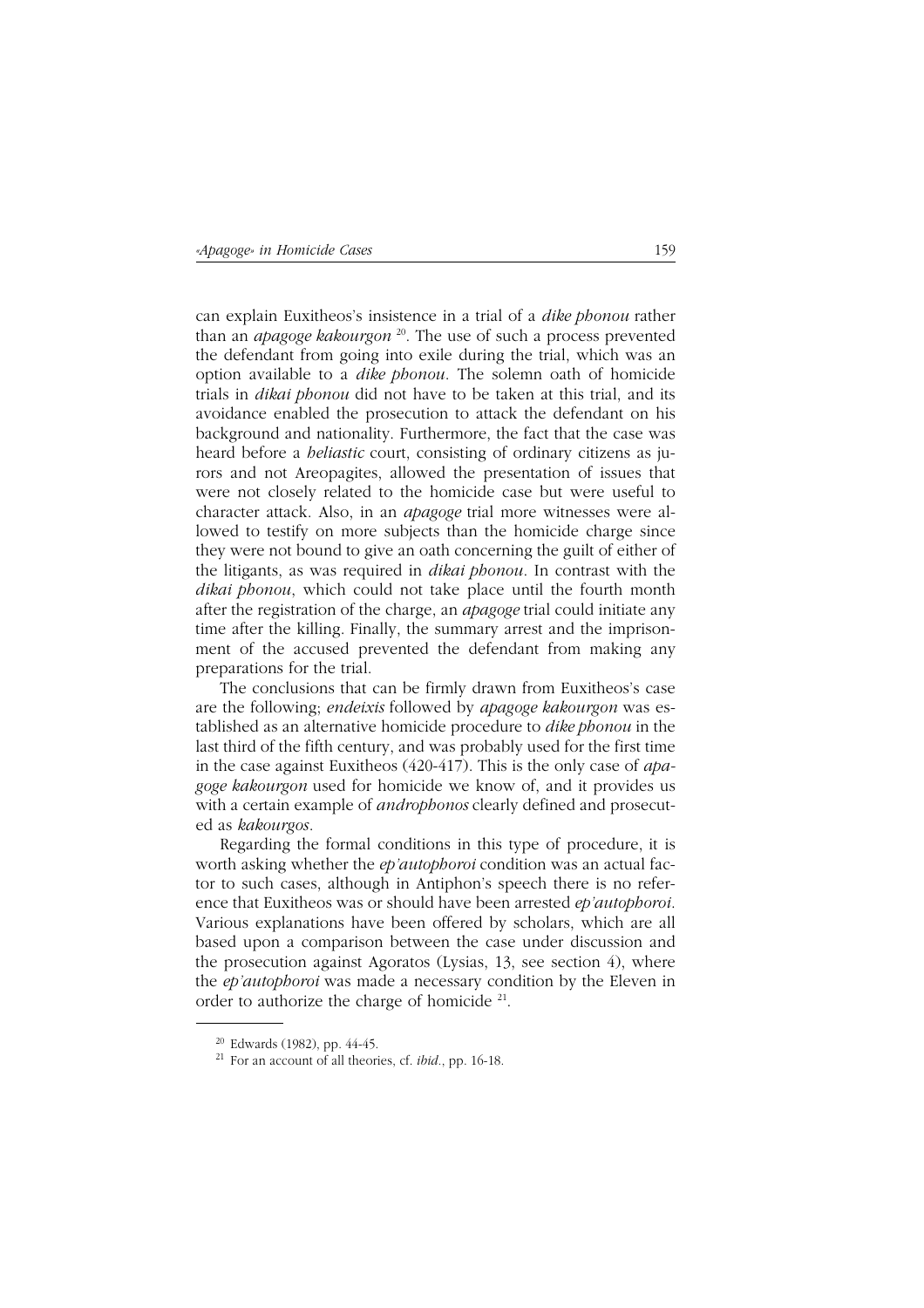The possibility that the *ep'autophoroi* was not a condition in an *endeixis* followed by an *apagoge kakourgon* cannot be excluded <sup>22</sup>. Due to the novelty of the procedure, when used at Euxitheos's trial, one might argue that not all procedural details had been defined at the time. Nevertheless, given that summary arrest was available also for other offences (e.g. *kakourgemata*, such as theft, robbery etc.) than homicide, where the condition of self-incrimination was prescribed as necessary, it would seem unlikely that the same legal formality was exceptionally not enforced in homicide cases.

Herodes's murder was a mystery and his body was not even found. Edwards argues (1982, p. 18) that if *ep'autophoroi* had been a necessary condition, «Antiphon would not have allowed such a chance of counter-attack to slip by». Even though this assumption seems reasonable, it does not necessarily indicate that the prosecution were not legally compelled to prove Euxitheos's manifest guilt of murder. The fact that the prosecution attempt to establish Euxitheos's guilt on the denunciation made by the slave under torture and the letter allegedly written by the defendant confirming his responsibility for Herodes's murder seems to suggest that self-incrimination was an important factor in the validation of the charge. The *ep'autophoroi* condition may not be mentioned by the speaker either because it would not constitute a defence to the charge of conspiracy for homicide or because it would probably undermine the defendant's case, who was trying to prove that he was not a *kakourgos* 23. He does, however, repeatedly argues that no one saw him to kill Herodes or dragging the dead body off board. On balance, even though a reference to the legal condition of *ep'autophoroi* might be expected in Euxitheos's case since it was an *apagoge* case, its absence does not necessarily prove that *ep'autophoroi* was not a condition for the use of the procedure.

## 4. LYSIAS, 13, «AGAINST AGORATOS»<br>(«Apagoge Phonou»)

Agoratos, a privileged metic, is charged with responsibility for the murder of Dionysodoros, an Athenian taxiarch, and other democrats

<sup>22</sup> Further on this view, cf. below section 7.

<sup>23</sup> Harrison (1971), p. 25.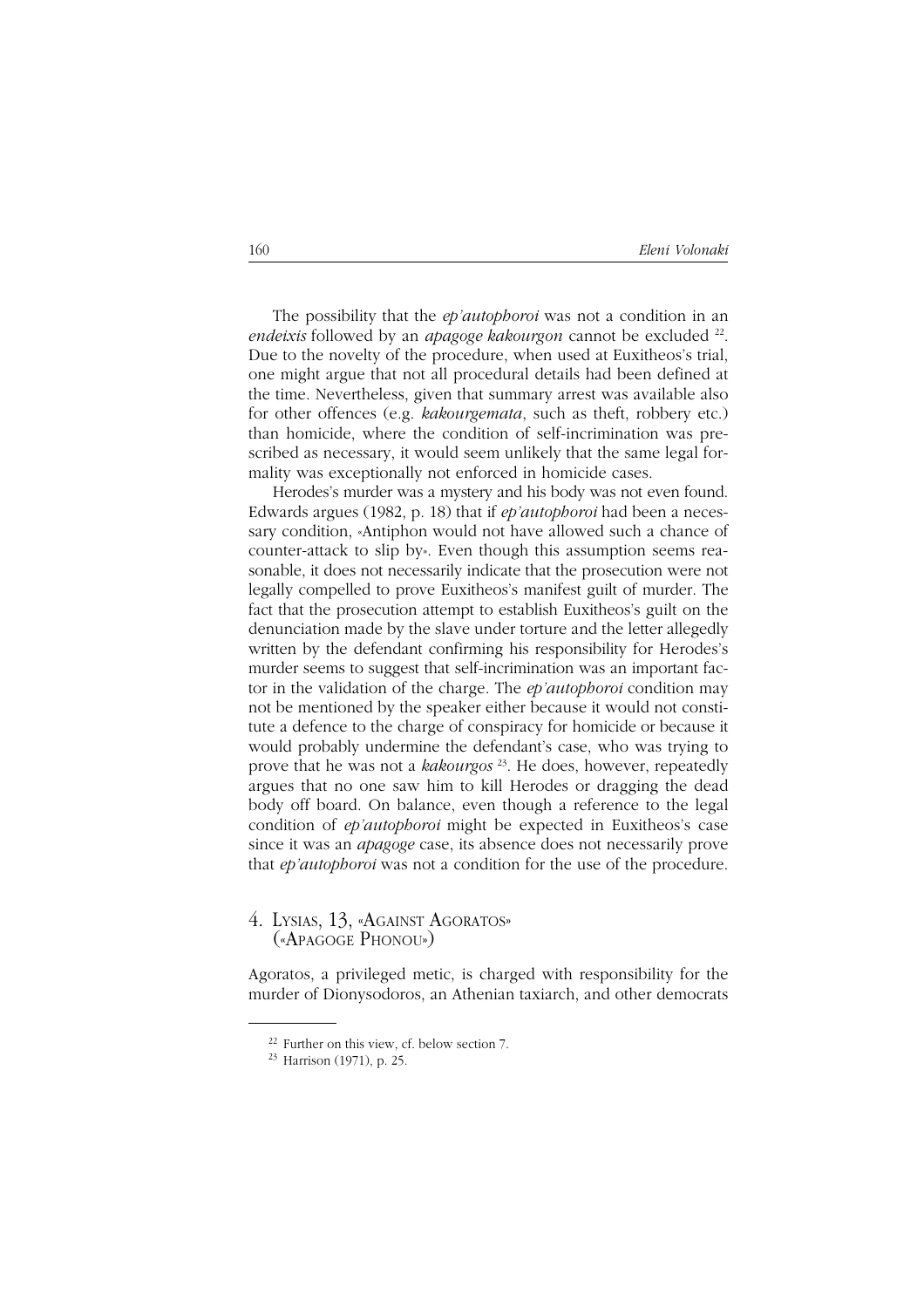who were all put to death by the Thirty. He is prosecuted by an *apagoge*  $24$ , and the trial can be dated in 399/398. According to the speaker, Dionysodoros' cousin and brother-in-law, Agoratos had colluded with the oligarchs before the establishment of the Thirty (405/ 404), and denounced some generals, taxiarchs and other democrats on the charge that they were allegedly conspiring against the constitution. The denunciations were made firstly in the Boule and subsequently in the Assembly at the theatre of Mounichia, where it was decided that the accused should be tried by a jury court consisted of 2,000 jurors. When the Thirty came to power, they cancelled the appointed trial and replaced it by an unconstitutional procedure in the Boule, where the defendants were all condemned to death, with the exception of Agoratos who was allegedly acquitted on the grounds that he had given true information.

Scholars are divided as to which of the two forms of *apagoge* was used against Agoratos. Hansen (1976, pp. 101-103, 107) argues that the action was an *apagoge kakourgon* for homicide. The main problem with this view is that nowhere in the speech is the defendant referred to as kakourgos, which would be normally expected especially if one considers the presentation of such a charge against Euxitheos.

Hansen (1976, p. 52) connects his view of the case entirely with the Eleven's requirement of including in the prosecutor's indictment the phrase *ep'autophoroi* (86: οι ένδεκα οι παραδεξάμενοι την άπαγωγήν ταύτην, ... σφόδρα όρθώς ποιήσαι Διονύσιον την άπαγωγήν άπάγοντ' άναγκάζοντες προσγράψασθαι τό γε έπ' αύτοφώρω<sup>25</sup>). With the presuppositions that murderers were classified as kakourgoi and that the condition of *ep'autophoroi* was closely related only to *apa*goge kakourgon and not to other forms of apagoge or to any form of endeixis, he draws the conclusion that Agoratos' case was apagoge *kakourgon*  $^{26}$ . However, there is no conclusive evidence to support

<sup>&</sup>lt;sup>24</sup> The title of the speech, Κατὰ 'Αγοράτου ἐνδείξεως, must have post-dated Lysias since the speech obviously describes the process of *apagoge* (86:  $\Delta$ tov*b* $\sigma$ tov  $\dot{\tau}$ )  $\dot{\alpha}$  $\pi \alpha$ γωγήν ἀπάγοντα). Even though Agoratos' arrest is not explicitly stated, it can be inferred from the general evidence concerning apagoge.

<sup>&</sup>lt;sup>25</sup> The text of Lysias, 13 used in this paper is from Hude's edition (Oxford 1912), and the translation used of passages from the same speech is from the Lysias' volume in Loeb series.

<sup>&</sup>lt;sup>26</sup> With regards to the one case of homicide already presented and known to us as apagoge kakourgon, Antiphon, 5, Hansen (1976, pp. 101-102) argues that the term  $ep'au$ -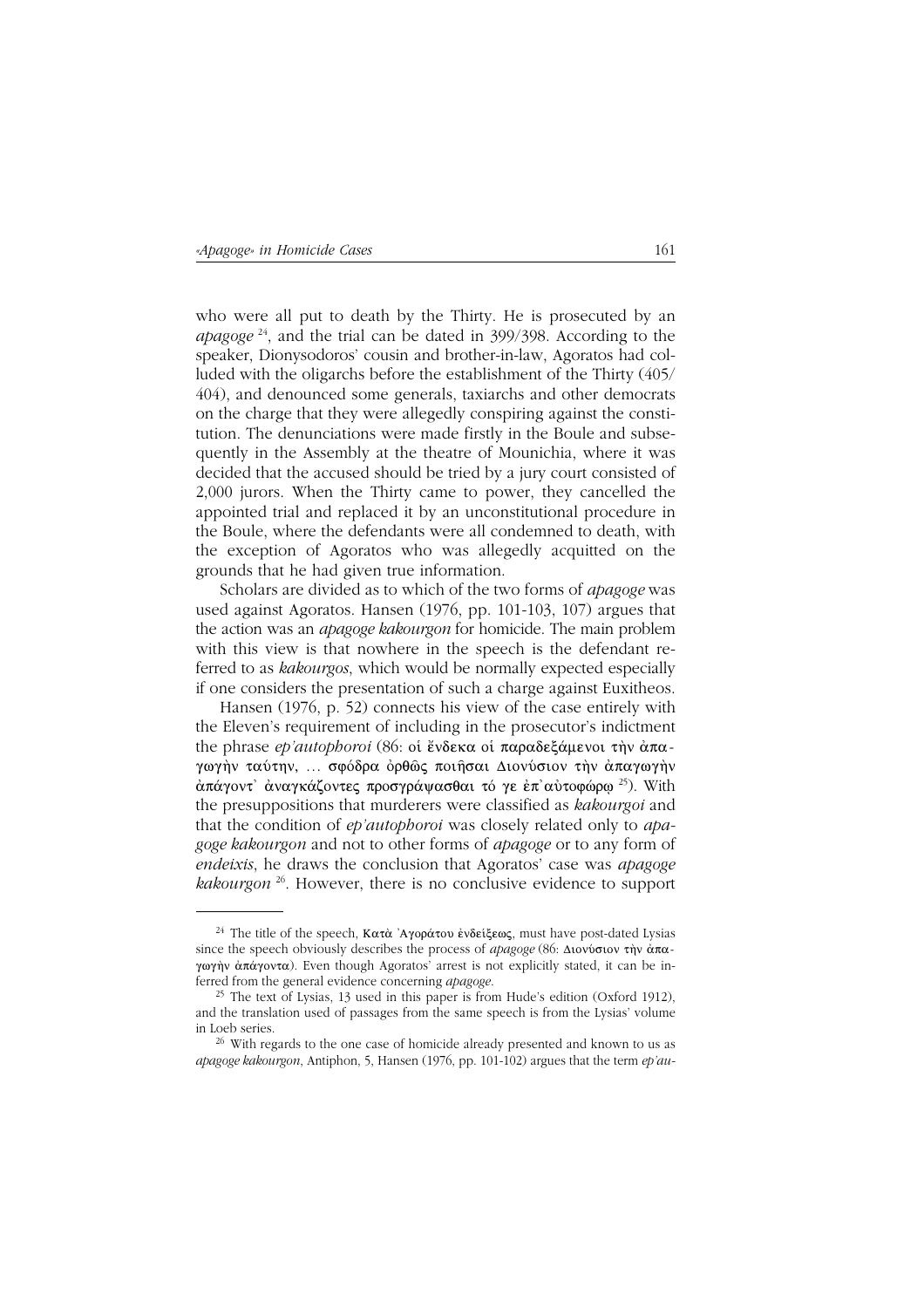the view that the *ep'autophoroi* was a condition strictly restricted to cases of *apagoge kakourgon*. Hansen's argumentation seems to follow a circular process, and it remains dubious whether the insertion of the specific phrase in the indictment against Agoratos should direct us to a certain form of *apagoge* for homicide.

MacDowell (1963, p. 131 ff.; 1978, pp. 120-122) argues for an *apagoge phonou*, as described in Dem. 23.80, and maintains that Agoratos was arrested on the grounds that he frequented the public places in the period after 403. He further explains that *apagoge phonou* was used in order to manoeuvre around the Amnesty agreement, according to which only *autocheiriai* homicide cases were allowed to proceed in the traditional ways. The problem with this option is that the prosecutor does not explicitly state that the defendant frequented the public places  $27$ . With respect to the question why Agoratos' trespass is not raised in the speech, Gagarin (1979, p. 321) has convincingly suggested that this point would not be questioned by either side since it could be easily verified and did not concern the main charge of murder 28. One could also argue that the speaker does indirectly refer to Agoratos' appearance in public places though a suspect killer, when attacking him on his illegal public activity under the restored democracy as an Assembly and jury member, and also as a *sykophant* initiating public actions against innocent citizens where he was penalized with the fine of 10,000 drachmas ( $\frac{15}{6}$  65-66, 73, 76). The implication for the jurors (or at least for the reader) is that we are dealing not only with a suspect homicide who has not yet been punished but also with a man from slave origin who has masqueraded as Athenian citizen.

As indicated in section 2, Carawan has argued against the view that trespass could be the substance of charge in an *apagoge phonou* case. Particularly for the case against Agoratos, he (1998, pp. 362-

*tophoroi* was not required because it was not initially an *apagoge* but an *endeixis*. As has been shown above (sections 2-3), such an assumption is based on an argument *e silentio*. Gagarin (1979, p. 320 n. 61) points out that if the term *ep'autophoroi* was not required in Euxitheos's case because it was an *endeixis* followed by an *apagoge kakourgon*, Dionysios could have employed the same procedure to avoid the problem caused by the insertion of the phrase *ep'autophoroi*.

<sup>27</sup> Gernet - Bizos (1926), pp. 187-188.

<sup>28</sup> Cf. Todd (1993), p. 275.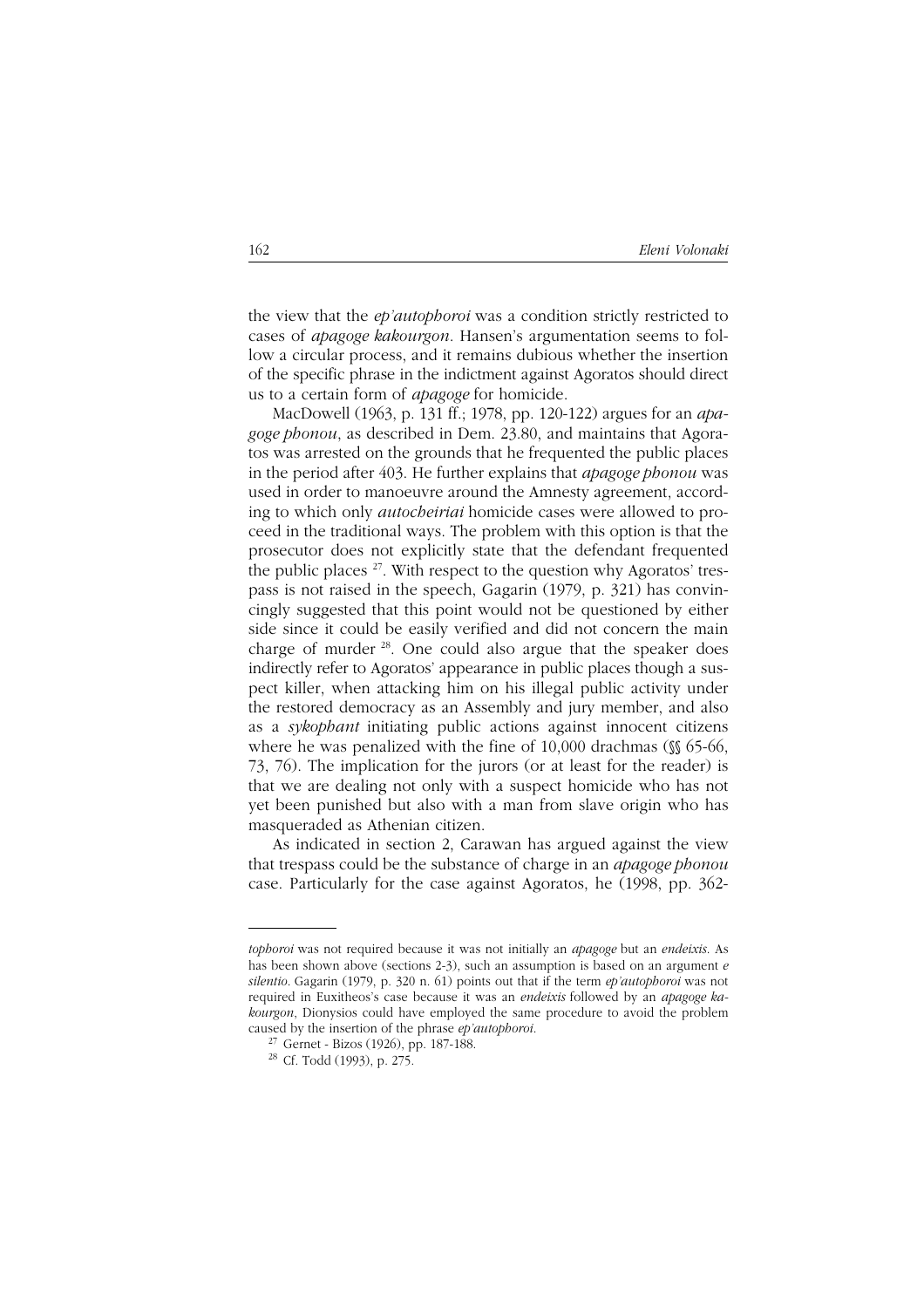364) argues that since the violation of the prohibited areas would be closely connected with the formal criterion for arrest ep'autophoroi, it would have been mentioned by the speaker; hence, he concludes that trespass constituted the condition of arrest rather than the substance or legal basis of the charge. There are some difficulties with Carawan's view: Firstly, the absence of a reference to the trespass is an argument *e silentio*, and is not conclusive of the actual grounds for Agoratos' arrest. Moreover, such a reference may have been deliberately avoided by the speaker either because trespass was evident and easily proved or because it would undermine the prosecution case, since it appears difficult to prove that Agoratos was a selfevident murderer. Secondly, Carawan's connection of trespass with the *ep'autophoroi* condition suggests that the *ep'autophoroi* was a term involving the arrest rather than the charge of homicide. If that were the case, the prosecution would not have any difficulty with the insertion of the *ep'autophoroi* clause as required by the Eleven, and could easily prove that the arrest was made in accordance with the procedural formalities. Nevertheless, Lysias, 13.85 suggests that the *ep'autophoroi* term involved the charge of homicide and not the arrest of Agoratos:

τούτο δε ούδεν άλλο έοικεν ή όμολογείν άποκτείναι, μη έπ' αύτοφώρω δέ, καί περί τούτου διισχυρίζεσθαι, ώσπερ, εί μή έπ' αύτοφώρω μέν, άπέκτεινε δέ, τούτου ένεκα δέον αύτον σώζεσθαι.

This simply amounts, it would seem, to an admission that he has killed. but has not been taken in the act; and to insist on that is to imply that, if he was not taken in the act, but did the killing, he ought therefore to escape.  $29$ 

Finally, Carawan's argument that trespass was only a condition for the arrest but not the trial brings some confusion to our understanding of the *apagoge phonou* process. If the legal basis of the case was not trespass of prohibited areas then it must have been the homicide charge. According to the Amnesty terms, however, only *autocheiriai* homicides were liable to prosecution (Ath. Pol. 39.5). Such a charge could not be made against Agoratos. He was charged as responsible

<sup>&</sup>lt;sup>29</sup> For a further discussion on Lysias' presentation of the *ep'autophoroi* condition in 13.85-87, cf. Volonaki (1998), pp. 157-162.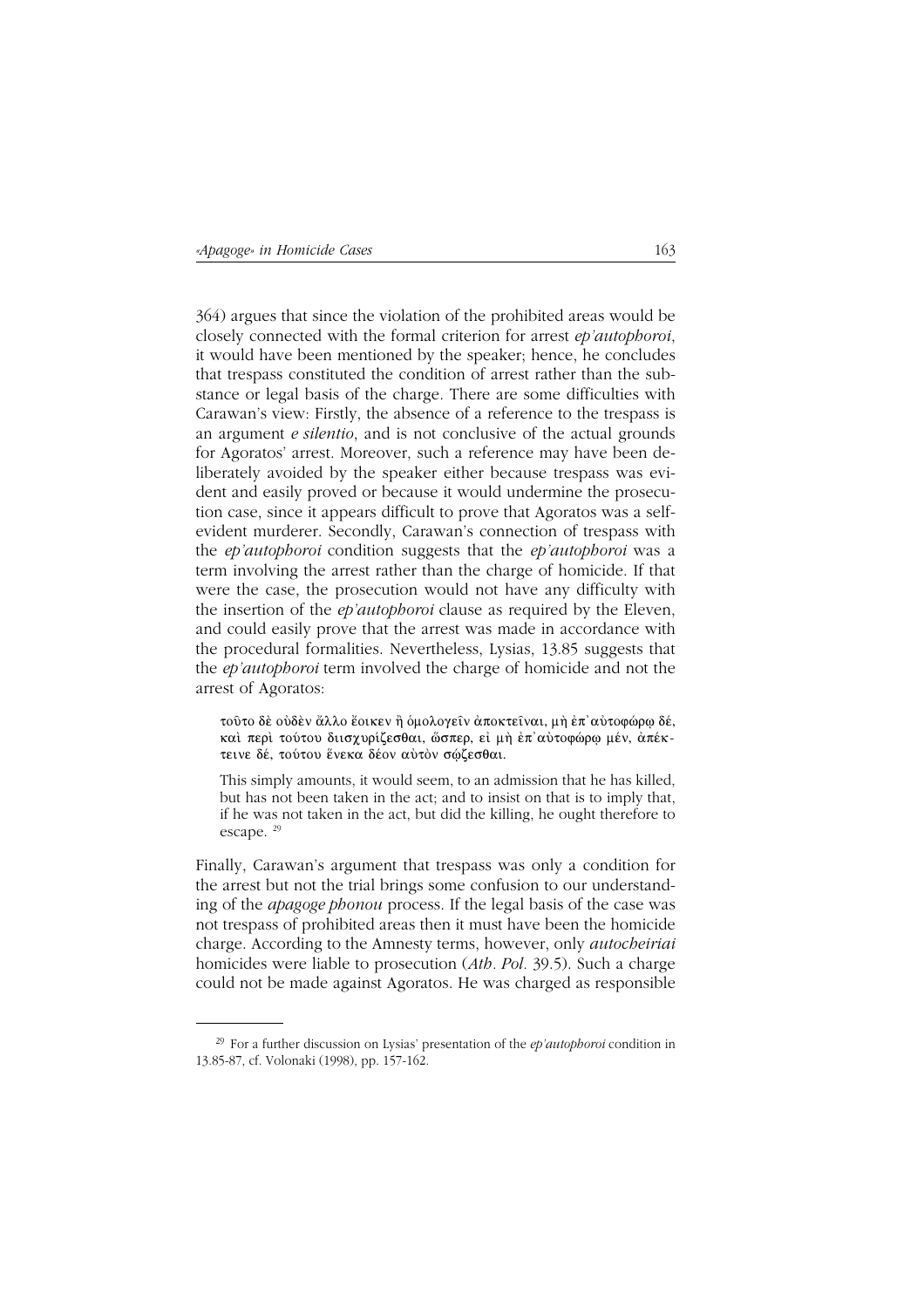for the murder of Dionysodoros and other democrats by making denunciations against them before the rule of the Thirty. He cannot therefore be accused of killing them with his own hands. Since he was covered by the Amnesty treaty, the homicide charge could not be used as the legal basis of the *apagoge* process. Moreover, Carawan's argument suggests that the legal basis of the arrest in an *apagoge* case was distinct from that of the *apagoge* trial (even though he does not explain what the latter would be), which would imply that there were two legal stages within the procedure of *apagoge* different from each other. There is no evidence to support such an assumption, and it seems unlikely that different rules applied for one single process. The argument that trespass could be used only as a condition for arrest means in effect that there is no punishment for trespass, which would contradict Demosthenes' description of summary arrest in cases *phonou* (23.80).

On balance, neither view of *apagoge* for homicide is entirely free from difficulties. Fewer problems are found with *apagoge phonou* and consequently it seems probable that this was the action taken against Agoratos. It is also probable that the legal basis of the charge was the trespass of the prohibited areas, whereas the trial involved mainly the homicide charge.

From Agoratos' case, it can be concluded that *apagoge phonou* was another type of the *apagoge* process, which was available as an alternative legal procedure for homicide cases. It cannot be certain when exactly this kind of procedure was introduced, but probably some time after the Amnesty treaty (404) and before Agoratos' trial (399). The Athenians may have decided to expand the use of *apagoge* against homicides in order to secure the punishment of suspect killers, who could not be directly prosecuted as homicides and could therefore escape. This would explain why this type of *apagoge* process was introduced, if *apagoge kakourgon* was already available and still *in use* <sup>30</sup>*.*

Similarly to the use of *apagoge kakourgon*, *apagoge phonou* would offer several advantages to the prosecution of homicides, as can be implied from the case against Agoratos. Agoratos was prosecuted

<sup>30</sup> On the question whether the two forms of *apagoge* were simultaneously available for homicide cases, see below section 8.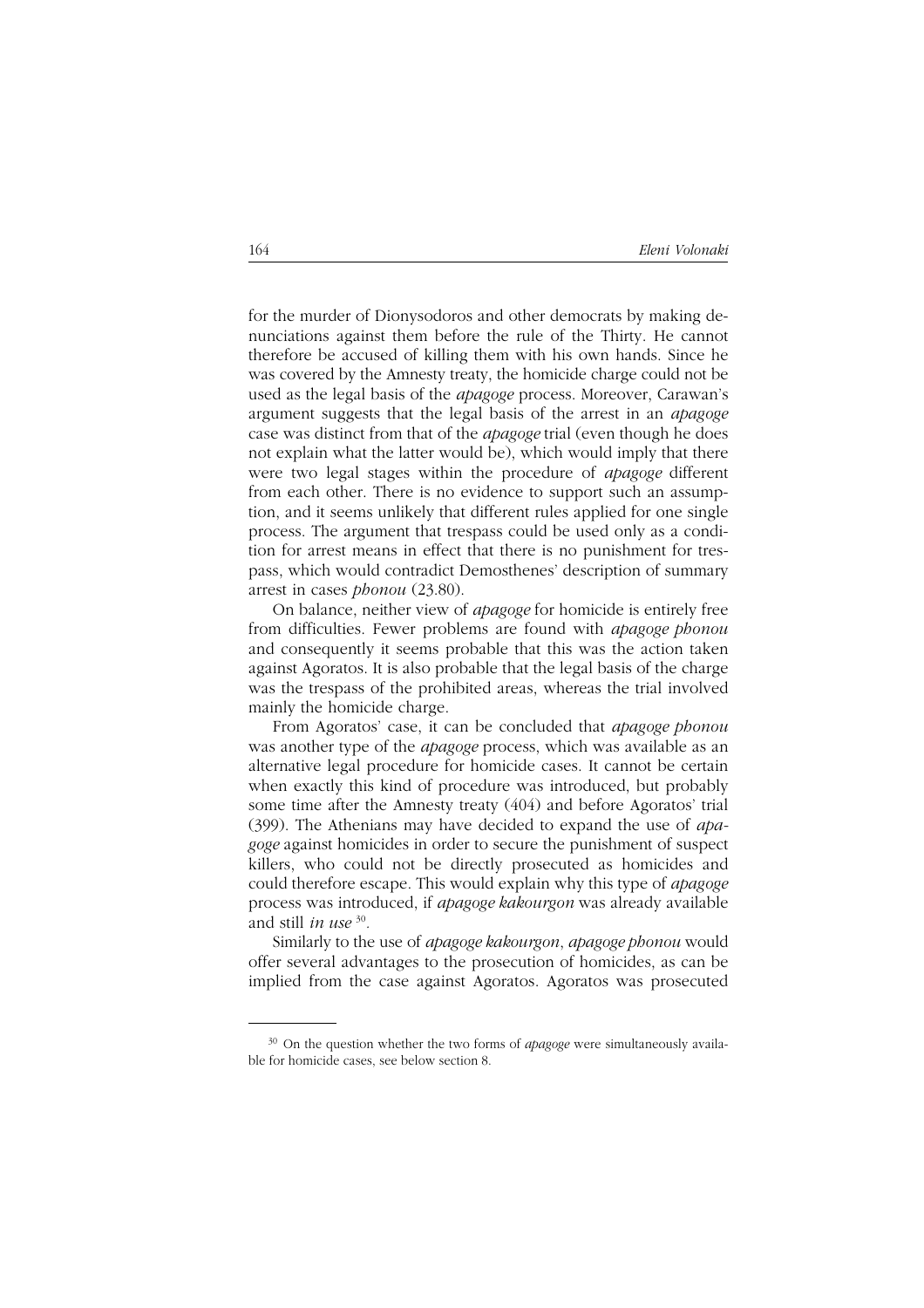several years after he had made the denunciation against Dionysodoros. Due to the Amnesty agreement, the prosecution could not initiate any other action on homicide nor could they charge Agoratos with killing *autocheiriai*, since he had not killed the victim with his own hands. Moreover, they could not have taken an action soon after the denunciation or the execution of Dionysodoros, because the Thirty were in power. Therefore, the delay of prosecution was inevitable and purposeful, even after the restoration of the democracy in order to avoid facing a jury highly prejudiced against any kind of violation of the Amnesty. Nevertheless, it seems clear that even though an action of *apagoge phonou* did not formally violate the Amnesty, since the arrest was established upon an offence distinct from the murder and subsequent to the restoration of the democracy, it did constitute a breach of the spirit of the Amnesty, because in practice the offender was being tried for the original murder, which had not been committed *autocheiriai*. *Apagoge phonou* may have also been used by the prosecution in the hope of increasing the chance of winning the case and securing the desired verdict against Agoratos. The wide range of issues that could be raised before a *heliastic* court in contrast with the stricter rules prescribed by other homicide courts (*e.g.* Areopagos), would allow the application of all possible rhetorical means of persuasion 31.

#### 5. LYSIAS, 13.55-57: «MENESTRATOS' CASE»

Menestratos' case is used by Lysias as a precedent for Agoratos' case with procedural similarities. According to the story as told by the speaker, Menestratos was an Athenian citizen from the deme of Amphitrope, who was denounced by Agoratos just before the oligarchy of the Thirty, arrested and imprisoned. When presented before the Assembly at Mounichia, he was given immunity under a decree made by Hagnodoros. In return, he turned informer and made additional depositions. He was let off by the Thirty on the same judge-

<sup>&</sup>lt;sup>31</sup> The same motive could also have played a significant role to the initiation of an *apagoge kakourgon*; see above section 3.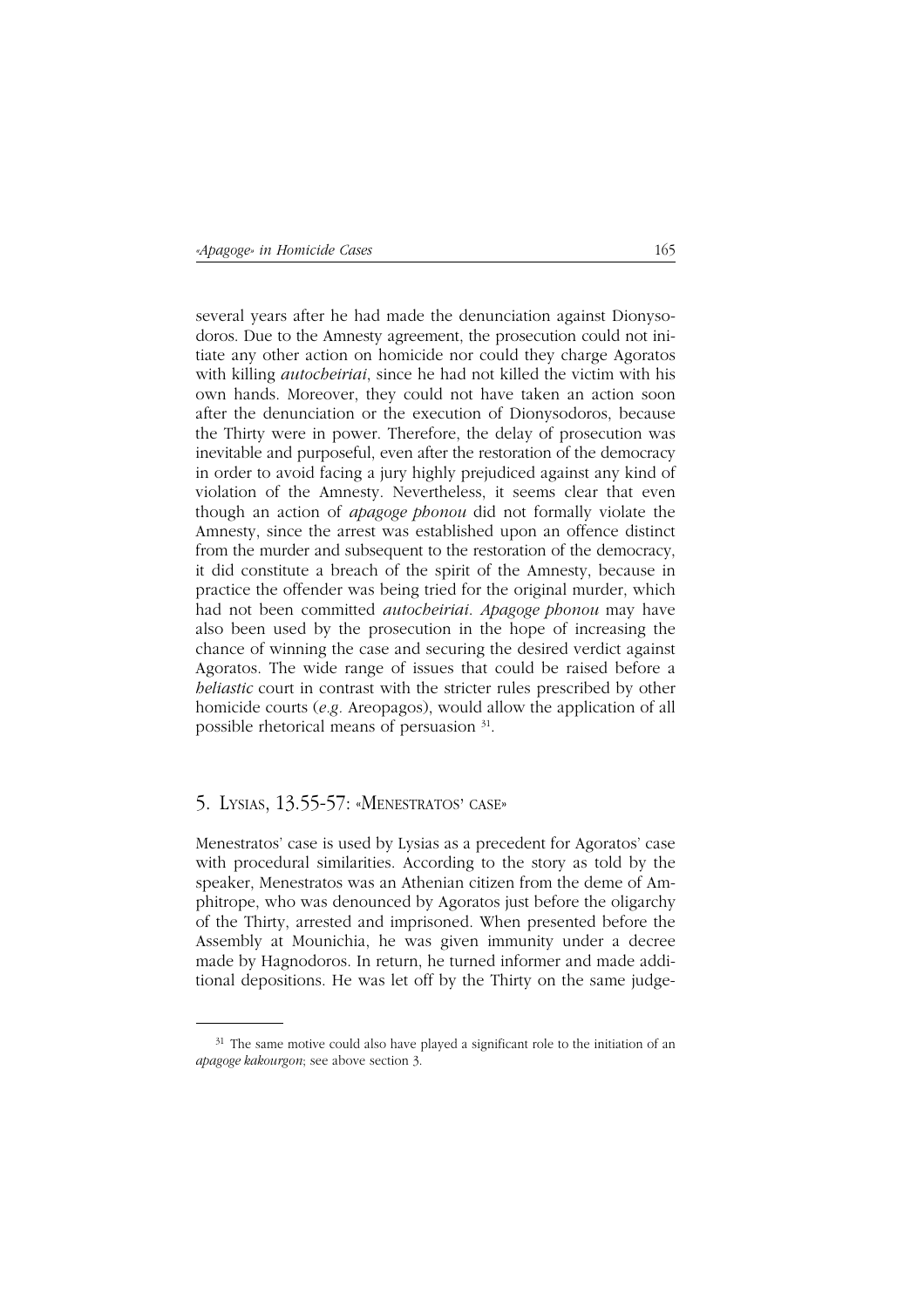ment as Agoratos,  $\delta \acute{\alpha}$   $\alpha \tau \alpha \lambda \eta \theta \hat{\eta}$  είσαγγείλαι. After the restoration of the democracy, at some time around 400, he was tried by the people's court and condemned to be executed by *apotympanismos*.

Since it would appear that Menestratos and Agoratos are prosecuted for homicide relating to their denunciations against democrats, the two cases might have been treated in a similar way. As with Agoratos' case, scholars argue for the two forms of *apagoge* for homicide, *apagoge kakourgon* and *apagoge phonou*.

Hansen (1976, p. 104; 1981, pp. 21-22) emphasizes the fact of the execution by *apotympanismos* and the link between this method and the criminals classified as *kakourgoi*, and concludes that the case was *apagoge kakourgon*. The problem with this view is that, according to the speaker, Menestratos is brought to court and tried as an *androphonos* and not a *kakourgos* (56: ὑμεῖς δὲ πολλῷ χρόνῳ ὕστερον λαβόντες έν δικαστηρίω ώς άνδροφόνον ὄντα). As regards Hansen's argument (*op. cit.*) that the case must be an *apagoge kakourgon* because the execution by *apotympanismos*, which was inflicted upon Menestratos, was confined to *kakourgoi*, one can say that we have no evidence for this type of execution to draw such a conclusion.

MacDowell (1963, pp. 137-138) argues for *apagoge phonou* based on the fact that Menestratos was prosecuted «as being a killer». *Dike phonou* is ruled out by the amnesty (since there is no question of *autocheiriai*), and therefore *apagoge phonou* seems more likely.

On balance, Menestratos was probably charged with homicide. Given that his trial took place after the restoration of democracy in 403, Menestratos' arrest and the method of his execution were presumably based on the offence of exercising the right of appearing in prohibited places, although he was a suspect killer. As in Agoratos' case, it seems probable that the action taken against Menestratos was *apagoge phonou*.

Finally, it is to be noted that Lysias' account of Menestratos' case may not be reliable, given that he uses it rhetorically as a precedent against Agoratos. It is striking that, except for the brief account on Menestratos' conviction, no further elements are used to strengthen the prosecution against Agoratos, especially as concerns disputable legal matters such as the phrase *ep'autophoroi* or the violation of the Amnesty. Even if Menestratos' condemnation to death was legally justified by the restored democracy, his case is not similar to Agoratos' as Lysias attempts to convince the jurors. Menestratos was obvi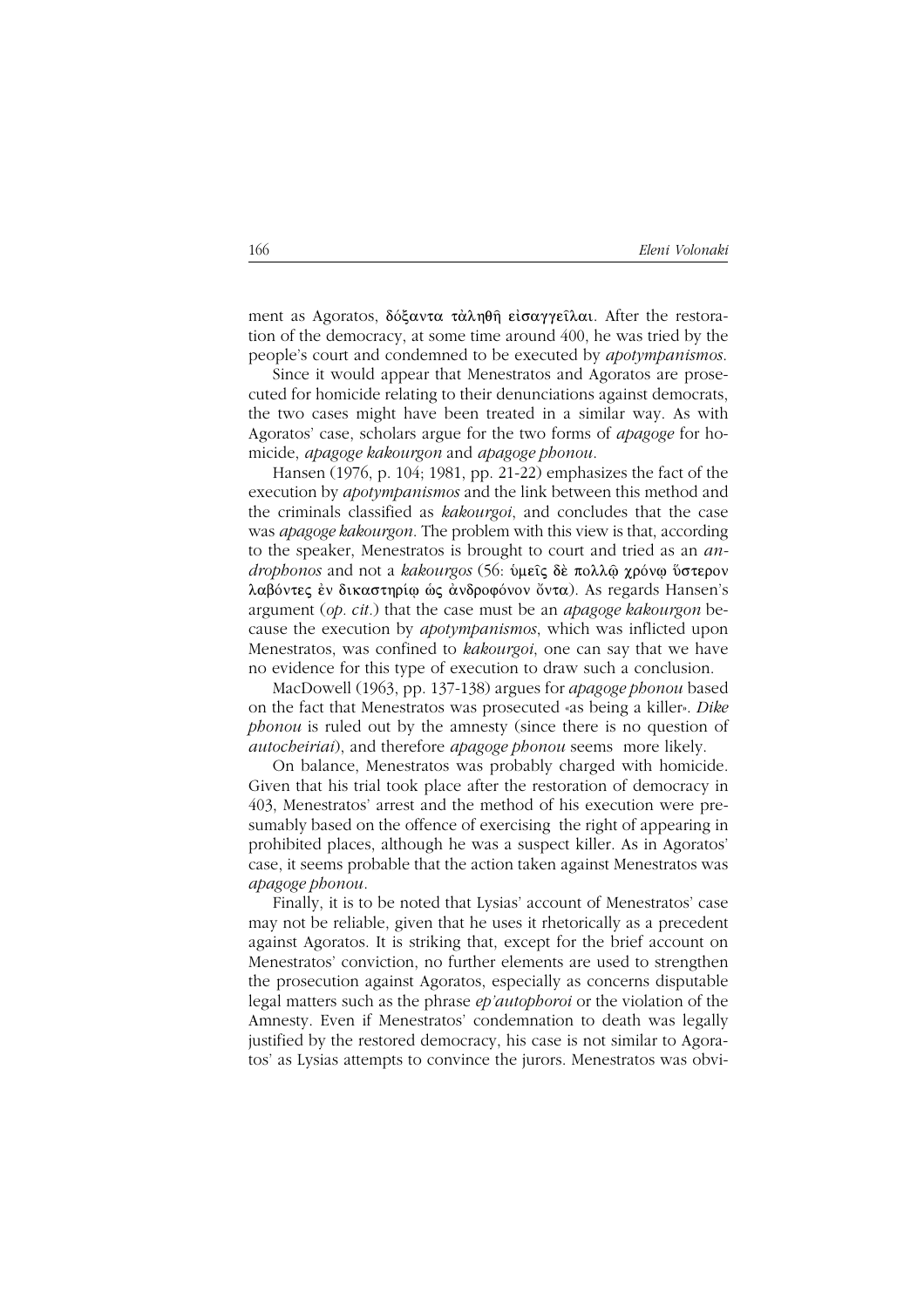ously vulnerable to the accusation of intention in making depositions against democrats, since he was granted immunity to do so. Consequently, Lysias deliberately avoids picking up on this point so that he covers the weakness of his case against Agoratos.

### 6. LYKOURGOS, 1.112-115: «THE CASE OF PHRYNICHOS' ASSASSINS»

According to Lykourgos' account of Phrynichos' assassination, which combines mixed elements from earlier sources (Thukydides, VIII 92, Lysias, 13.71), Thrasyboulos and Apollodoros killed Phrynichos and were later imprisoned. After an inquiry was held by the Athenians, it was decided that Phrynichos was a traitor and his killers were released. The events consequent to the killing appear obscure and it is difficult to draw any firm conclusions about the alleged imprisonment of the killers. MacDowell (1963, p. 139) offers a plausible and attractive hypothesis: Thrasyboulos and Apollodoros returned to Athens after the restoration of the democracy in 410. Phrynichos' relatives, then, tried to proceed against them by *apagoge phonou*. In the meantime, decrees were passed proclaiming Phrynichos as a traitor and rewarding his killers; by implication the case never came to court. Nevertheless, Lykourgos' evidence cannot be considered reliable to the events, and the case against Phrynichos' killers (if there was any prosecution at all against them) still remains a dubious case of *apagoge*.

#### 7. «EP'AUTOPHOROI»

As has already been observed (sections 3-6), the common features of the two forms of *apagoge* for homicide, *apagoge kakourgon* and *apagoge phonou*, are the arrest of the offender followed by the written indictment of the charge before the case was brought to court and the offence of murder dealt with in the trial. The legal term *ep'autophoroi* appears to be connected with both kinds of *apagoge*, and it is necessary to examine the applicability of the term to the *apagoge* process.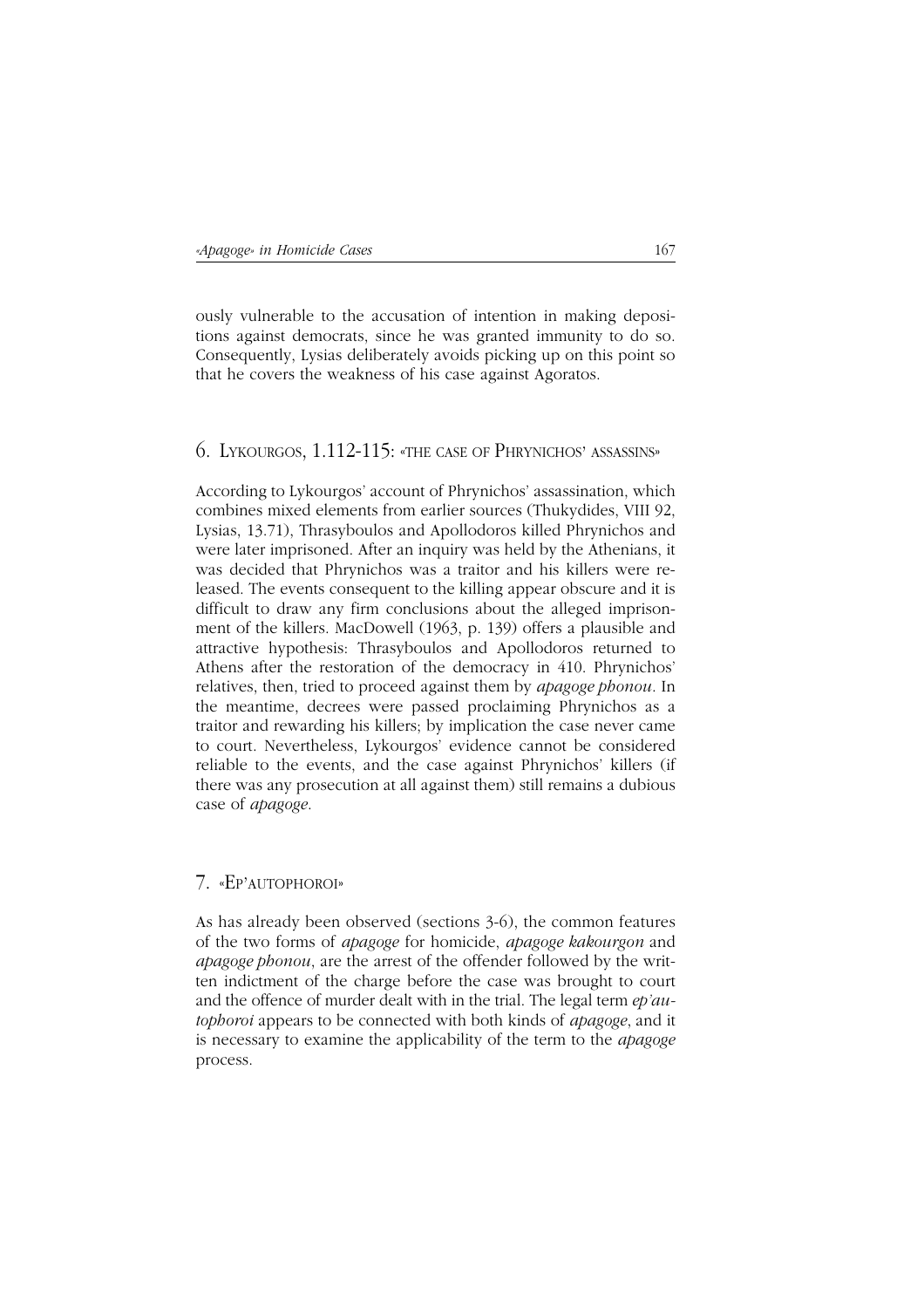The adjective *autophoros* means «self-detected» and the phrase *ep'autophoroi* denotes the circumstances of self-incrimination that can prove unambiguous guilt. The term tends to have the sense «manifestly», «clearly» in ancient sources 32.

The *ep'autophoroi* condition has been strictly connected by Hansen with *apagoge kakourgon* (above, section 4). However, the evidence, such as it is, does not allow us to conclude that the *ep'autophoroi* term is exclusive to *apagoge kakourgon*. It is reasonable to suppose that in *apagoge phonou* it was essential to prove that the accused was a manifest killer, since otherwise any suspect of murder who frequented the public places could easily become a victim of arrest.

Carawan (1998, pp. 352-353) argues that, according to the evidence from ancient sources, the *ep'autophoroi* was a condition of arrest for summary execution and not a condition of arrest followed by trial. Such an assumption leaves unclear the conditions which determined the applicability of *apagoge* in homicide cases. It distinguishes the arrest action from the *apagoge* trial, inferring that the legal term of *ep'autophoroi* was valid outside court but not inside. According to Dem. 23.80, however, the suspect killers under arrest would suffer no injury until after their trial, and this indicates that the *apagoge* trial was regarded as a necessary continuity of the summary arrest. It would then seem unlikely that the same legal rules were not applicable to both stages of *apagoge*, and it is difficult to believe that the Athenians would not maintain the same legal condition used of the arrest, when a case was heard before the *heliastic* court. We know, for example, that Euphiletos in Lysias, 1 established his justifiable killing of Eratosthenes in court on the same legal grounds that had dictated his action of murder outside court, and that was the fact that Eratosthenes had been caught in the act and admitted his guilt. This example seems to indicate that the same legal term had an equal force both within self-help and court.

With reference to Agoratos' case, Carawan (*ibid.*, p. 366 ff.) sees it as the first case where the arrest *ep'autophoroi* was recognized as a «lawful condition of arrest-for-trial», based on the fact that the plaintiffs did not originally make the arrest *ep'autophoroi* and did not

<sup>32</sup> Harris (1994), pp. 169-184.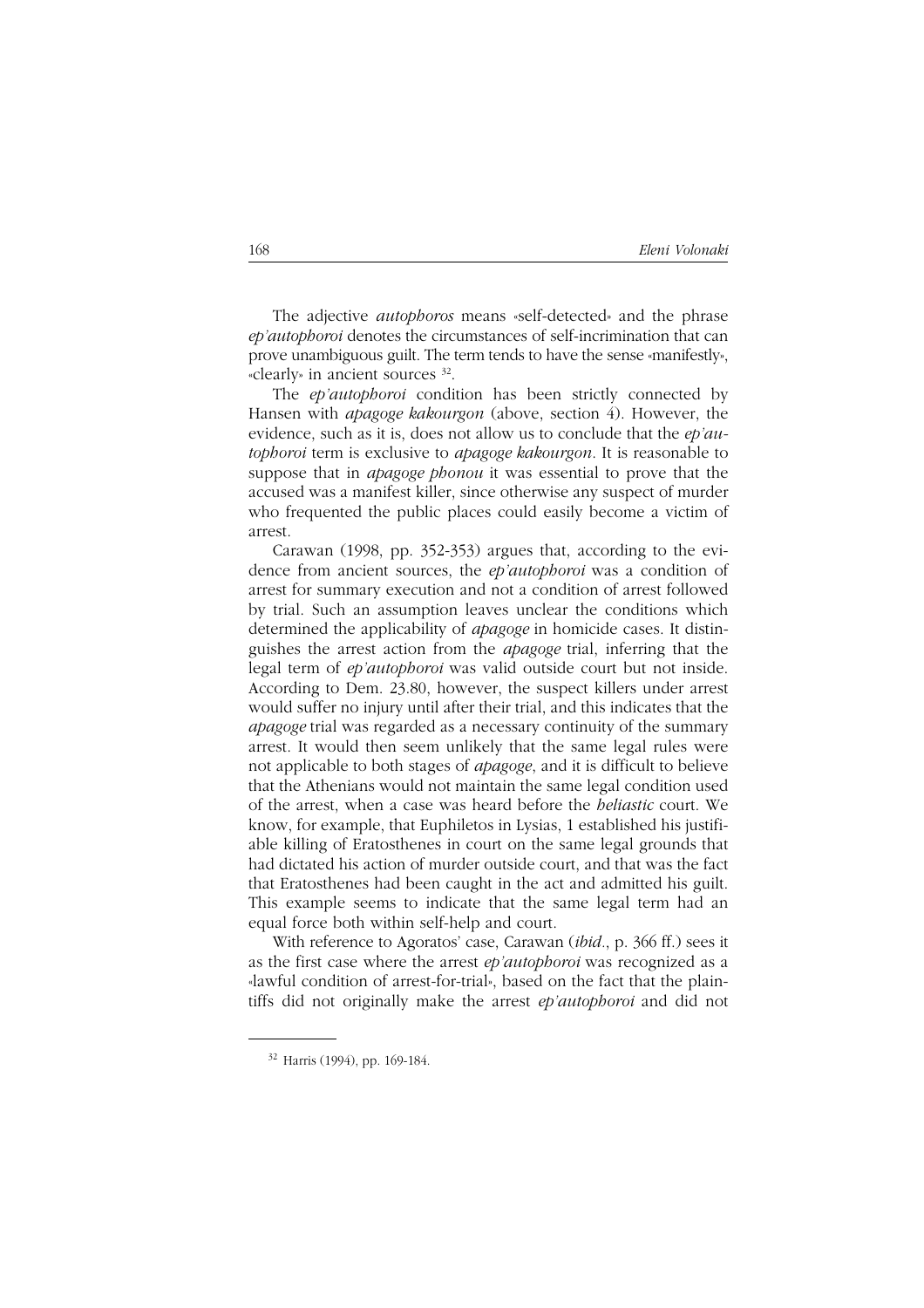expect it to be a condition of prosecution at trial. He further suggests that the scope of *ep'autophoroi* was extended to cases against guiltby-planning and as such was introduced by the magistrates (*i.e.* the Eleven) in the case against Agoratos, as a kind of innovation to resolve the provisions of the Amnesty concerning homicide cases.

Carawan's supposition that the *ep'autophoroi* was not a statutory requirement before Agoratos' case is based upon an argument *e silentio*; it is true that there is no other explicit reference to the *ep'autophoroi* arrest-for-trial, but due to the limited number of *apagoge* cases for homicide known to us, one cannot draw any firm conclusion of the formalities applied to the procedure (see above, section 2). The claim that the plaintiffs did not expect the *ep'autophoroi* to be a condition of prosecution at the trial may be true, but not necessarily because such a condition was not in existence before the particular case. In section 4, it was argued that Agoratos' case was probably an *apagoge phonou*, and the legal grounds in this procedure was the trespass of suspect killers and not the homicide action; on this legal basis, the plaintiffs might have hoped that the *ep'autophoroi* term was not required here, and deliberately avoided including it in the indictment.

Concerning Carawan's assumption that the scope of *ep'autophoroi* was extended to cases of guilt-by-planning to evade the conditions of the Amnesty, and introduced by the Eleven for the first time in Agoratos' case, it is difficult to understand how the guilt-by-planning can be equivalent to *autocheiriai*, which were the only cases of homicide allowed by the Amnesty to bring to court. The term *autocheiriai* involves killing with one's own hands and cannot relate neither to manifest proof of murder (*ep'autophoroi*) nor to a killing from planning (*bouleusis*). Lysias is deliberately blurring the notions of the terms *ep'autophoroi* and *autocheiriai*, in order to evade the issue of manifest killing and emphasize instead Agoratos' responsibility for the murder of the democrats:

oύ γάρ δήπου τοῦτο μόνον οἴει τὸ ἐπ'αὐτοφώρω, ἐάν τις ξύλω ἢ μαγαίρα πατάξας καταβάλη, έπεὶ ἔκ γε τοῦ σοῦ λόγου οὐδεὶς φανήσεται ἀποκτείνας τούς ἄνδρας οΰς σύ ἀπέγραψας· οὔτε γάρ έπάταξεν αὐτούς οὐδείς ούτ' άπέσφαξεν, άλλ' άναγκασθέντες ύπό της σης άπογραφης άπέθανον. οὐκ οὖν <δ> αἴτιος τοῦ θανάτου, οΰτος ἐπ'αὐτοφώρφ ἐστί;

For you cannot of course suppose that «in the act» only applies to a man felled with the stroke of a club or a dagger; since, by your argument,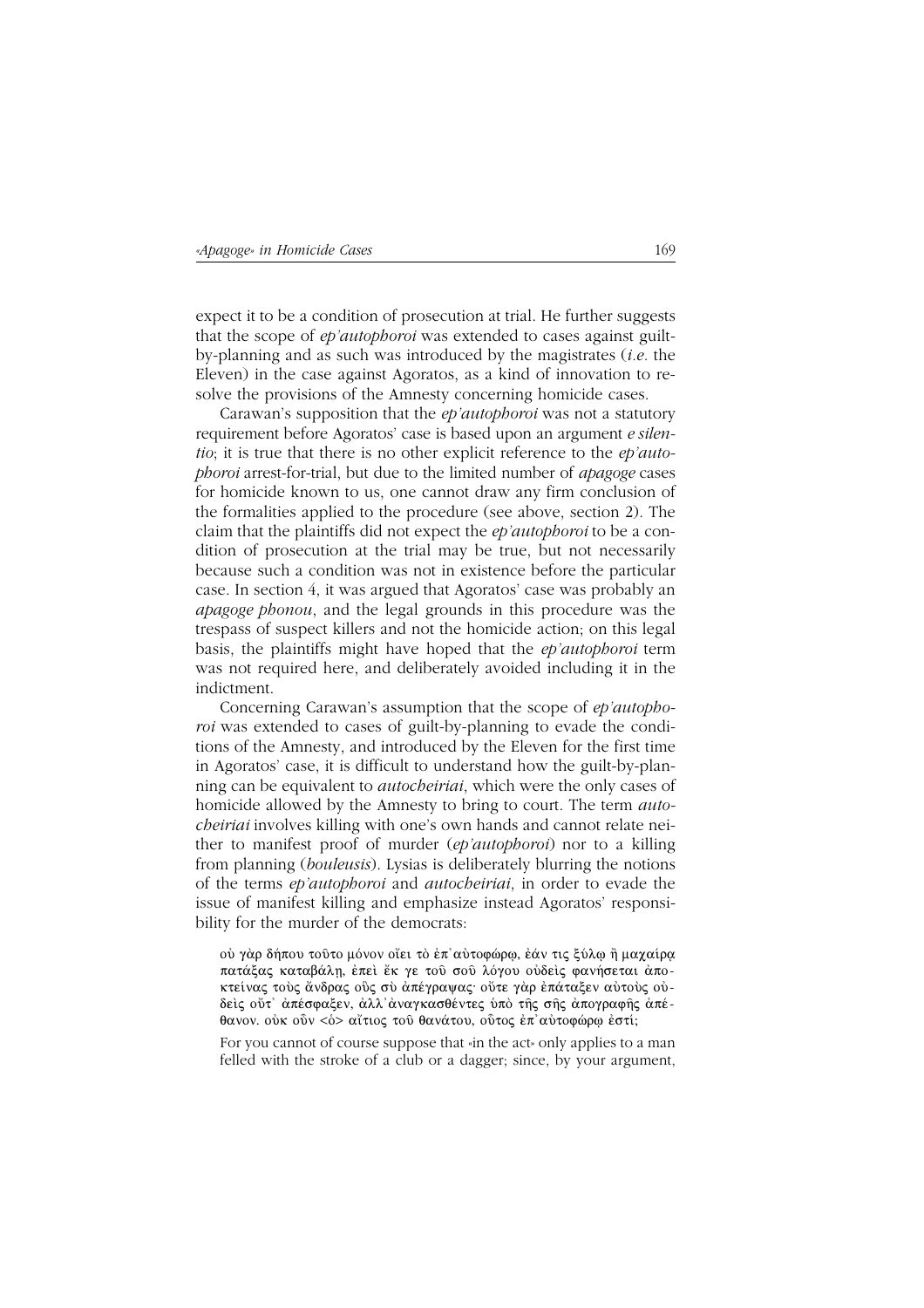nobody will be found to have actually killed the men against whom you deposed. For no one either struck them or assassinated them, but your deposition had the effect of compelling them to die. Then is not the author of their death a person caught «in the act»? (Lys. 13.87)

Finally, if the extension of the condition of *ep'autophoroi* to arrestfor-trial was an innovation made *ad hoc* by the Eleven, one would expect to hear about this elsewhere in connection with the Amnesty agreement or the procedure of *apagoge phonou*. Moreover, considering that the prosecution had difficulty to deal with the *ep'autophoroi* term, they might attempt to dispute its validity to the case against Agoratos.

On balance, it seems that the *ep'autophoroi* term is connected with summary arrest, and consequently also with cases of *apagoge* brought to court after the arrest of the accused. The Athenian law probably prescribed the *ep'autophoroi* condition as applicable both to cases of *apagoge kakourgon* and *apagoge phonou*, on the one hand to establish the arrest for homicide charge and on the other hand the action of killing. In effect, the Athenians were interested in preventing innocent citizens from being arrested and illegally prosecuted for homicide.

#### **CONCLUSION**

From the seventh until the fourth century B.C. the Athenians wished to maintain the Drakonian institutions on homicide and believed that they were doing so. However, within the period from the last third of the fifth century until the beginning of the fourth century, the Drakonian homicide law was extended in order to allow further means of prosecution for homicide to the relatives of the killed and also to all the Athenians. Additional enactments were presumably made and inscribed as complementary provisions to the original homicide law.

Apart from the usual and traditional homicide procedure of *dike phonou*, which was restricted to the victim's relatives, the Athenian law prescribed also the public actions, *endeixis* followed by an *apagoge kakourgon*, *apagoge kakourgon* and *apagoge phonou* to be used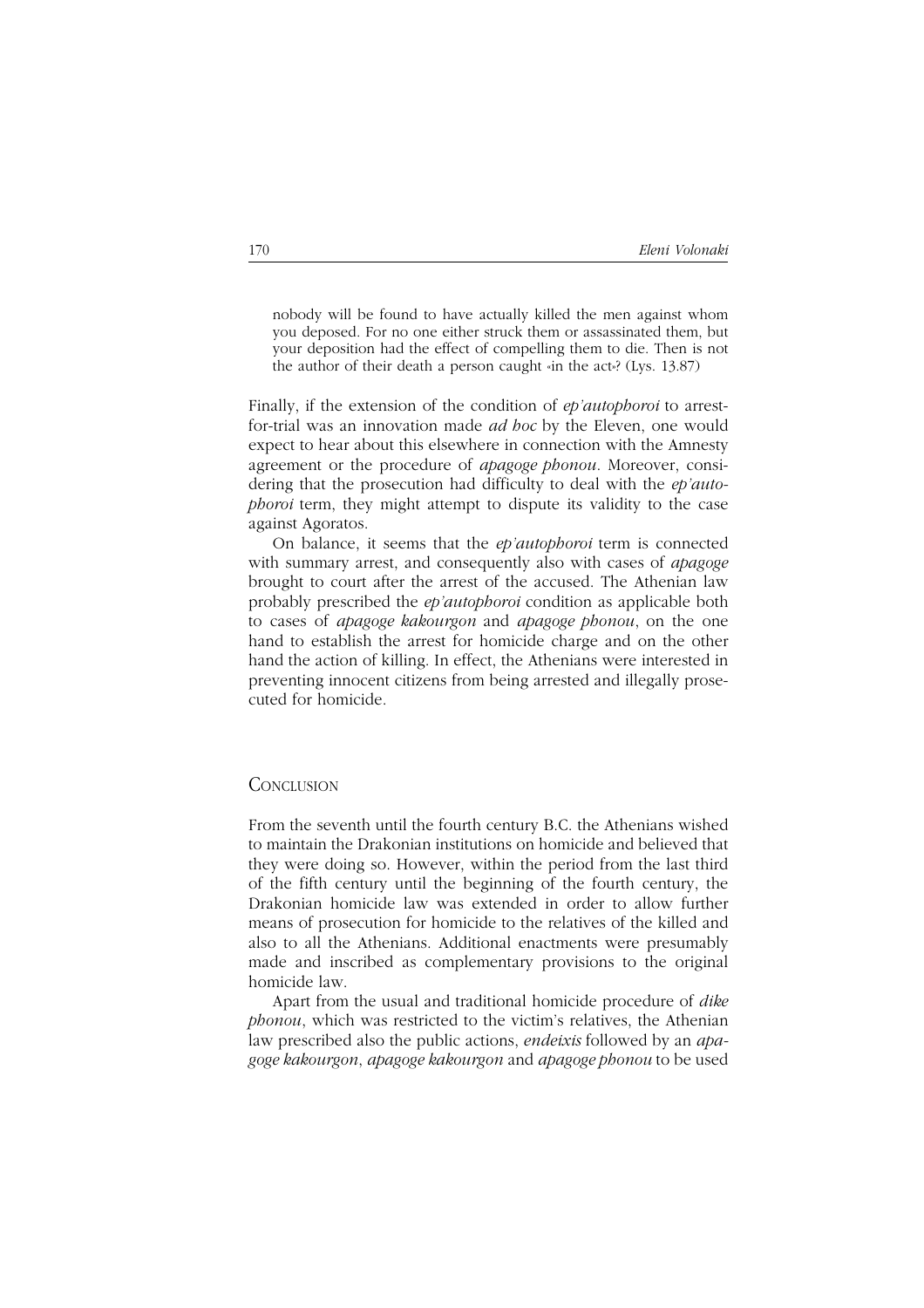for homicide 33. It is difficult to consider the *apagoge* procedure as exceptional, based on the fact that there are two unambiguous cases of *apagoge* known to us, the prosecutions against Euxitheos and Agoratos. From Dem. 23.80, it appears that at least in fourth century Athens the process of *apagoge* was widely known and legally recognized for homicide cases.

As has been demonstrated, there were two forms of *apagoge* for homicide, *apagoge kakourgon* and *apagoge phonou*. Euxitheos's case was certainly an *apagoge kakourgon* and Agoratos' case was probably an *apagoge phonou*. The evidence from Euxitheos's case indicates that *apagoge kakourgon* preceded by an *endeixis* was a novel procedure at the time of the trial (420-417). It seems that the Athenians decided to introduce this kind of procedure into the homicide law in order to proceed fast and effectively with the prosecution of killers, who might otherwise escape from punishment. In terms of procedural technicalities, *apagoge* may have been chosen at that time in order to manoeuvre legal difficulties or weaknesses in homicide cases; it enabled the prosecution to proceed a charge on homicide to court at any time of the year, where the *basileus* did not need to intervene in order to set the necessary proceedings, and without any obligations of taking oaths, presenting witnesses and making the sacrifices that were required to a *dike phonou* <sup>34</sup>*. Apagoge phonou*, as was used against Agoratos in 399/398, enabled the plaintiffs to manoeuvre with the Amnesty agreement that excluded all homicide cases from prosecution with the exception of *autocheiriai* actions.

Since *apagoge kakourgon* and *apagoge phonou* had many similarities concerning the arrest, the offence and the circumstances of *ep'autophoroi* (section 7), it is difficult to explain the use of two forms of *apagoge* for homicide. Euxitheos's case predates all other known or conjectural cases of *apagoge* for homicide. In the absence of evidence, we cannot know with certainty the extent to which

<sup>33</sup> Although *apagoge* would theoretically enable *ho boulomenos* to initiate a prosecution against a murderer, the evidence from Antiphon, 5 and Lysias, 13 (though not conclusive since it is not adequate) seems to suggest that this kind of homicide procedure was also available and used by the victim's relatives to bring a charge on homicide.

<sup>34</sup> For the role of *basileus* and the procedure held in a *dike phonou*, cf. MacDowell (1963), pp. 33-38, 90-109; Idem (1978), pp. 117-120; Todd (1993), pp. 273, 275.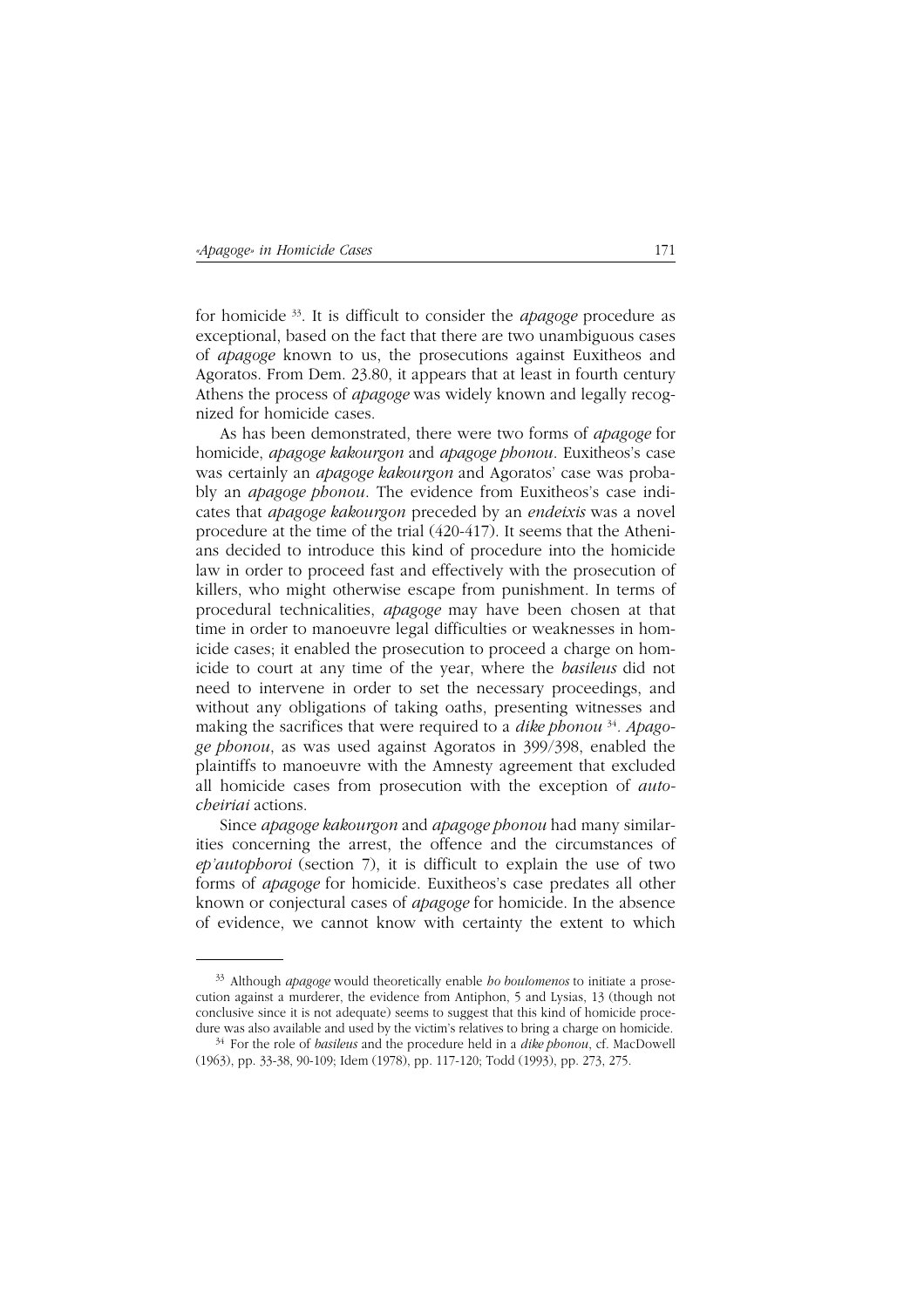such a process was actually used by the Athenians. Nevertheless, it is conceivable that *apagoge kakourgon* was initially the available public action against homicides and that *apagoge phonou* was a development produced either by the restored democracy of 403 or earlier 35.

It is reasonable to suppose that *apagoge phonou* was introduced soon after the restoration of the democracy, since it involved cases *phonou* that were not covered by the Amnesty agreement. It has become clear that the terms of the Amnesty would leave out all cases of homicide, where the accused had not physically killed the victim. To prevent the city from the subsequent pollution, the Athenians may have enacted the *apagoge phonou* as a means of prosecution for all cases of homicide, while manoeuvring within the Amnesty law 36. According to Teisamenos' decree (And. 1.82), it was decided in 403 to republish the original institutions of Drakon and laws of Solon and introduce amendments where needed. Alterations to the existing laws were to be temporary displayed in the Basileia Stoa for everybody to see and then to be scrutinized by the Boule and five hundred *nomothetai*, who were elected by the demes. The ratified laws were to be inscribed on stone and permanently displayed on the Walls in the Basileia Stoa. It is possible that the addition to the homicide law concerning the enactment of *apagoge phonou* was made in this manner. The difficulty with this view is that if we are dealing with an innovation in the homicide law that took place in

<sup>&</sup>lt;sup>35</sup> One might argue that there could not have been a succession of the two forms of *apagoge* since they were two different procedures dealing with different charges. It is to be noted, however, that *apagoge kakourgon* against homicides and *apagoge phonou* were both forms of the *apagoge* procedure used for homicide cases. Also, based on the rare evidence from *apagoge* cases (which may not be conclusive), we do not hear about the *apagoge kakourgon* against homicides after the case against Euxitheos, not even a reference to it is made in Demosthenes, *Against Aristokrates*, where an account of all the homicide procedures available in Athens by 352 is presented. This may indicate that *apagoge kakourgon* was *not in use* at least in the mid-fourth century, if not even earlier.

<sup>36</sup> A counter-argument suggested to me by Professor Alberto Maffi is that if *apagoge phonou* was introduced to deal with *phonoi* that were not covered by the Amnesty the clause on *autocheiria* would have been completely baffled. It is true that such an enactment would be against the spirit and the law of Amnesty, but one cannot exclude the possibility that the Athenians might have found certain ways to evade the restrictions of the Amnesty agreement. For the alternative that the *apagoge phonou* had been introduced before the restoration of the democracy, see next paragraph.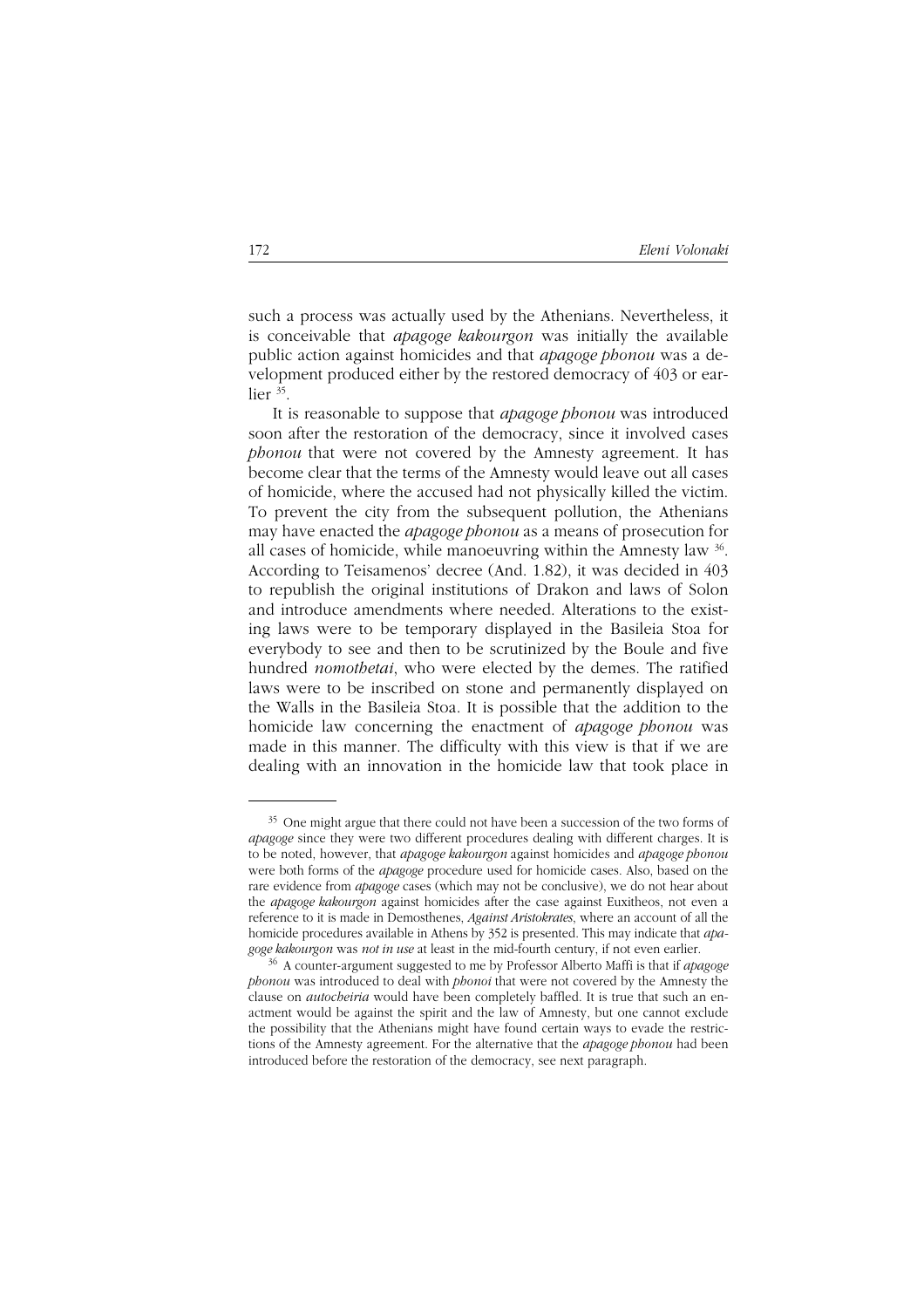403, we might expect this to be mentioned in the Amnesty law referring to homicide cases (*Ath. Pol.* 39.5) 37.

Alternatively, the *apagoge phonou* could have been enacted during the period 410-404, when the Athenians appointed *anagrapheis* to republish all the Solonian laws that were in use  $38$ . In 409, it was decreed to republish the Drakonian homicide law, and it is possible that any additions to homicide procedure were included and published in that instance. By that time the enactment concerning the introduction of *apagoge kakourgon* in homicide cases had already been made, since it was in use at a date around 420 for the prosecution against Euxitheos. If *apagoge phonou* was introduced in 409 against homicides, it would then plausibly have replaced the existing process of *apagoge kakourgon*, unless we wish to assume that both types of *apagoge* were simultaneously available for homicide cases. It would seem, however, certain that at least by the middle of the fourth century the *apagoge kakourgon* process was no longer in use against homicides, since otherwise Demosthenes would have included it in all the homicide procedures available to the Athenians at that time in his speech *Against Aristokrates* (352 B.C.).

It has become clear that *apagoge* as a homicide legal procedure was of great value and usefulness to litigants. Its enactment as a complementary provision to the original homicide law of Drakon, and its evolution within the period from 420s until the first years of the restored democracy (404-400) in two different forms, *apagoge kakourgon* and *apagoge phonou* indicate that the Athenians' attitude toward legal matters of homicide was ambiguous. The concept and rhetoric concerning homicide cases focuses on the traditional mea-

<sup>37</sup> Another point against the view that *apagoge phonou* was an innovation to the homicide law introduced by the restored democracy is that nothing in the text of Demosthenes is referred to a statutory law. Thus one could argue that Demosthenes by mentioning the *apagoge* in homicide cases is referring to the very old customary institution directed to preserve the city against pollution. The existence however of the *apagoge kakourgon* as was used in the mid-fifth century against homicides seems to indicate that particular forms of the *apagoge* procedure had been introduced to the homicide law to be used for trials on murder. It is thus conceivable that the *apagoge* mentioned by Demosthenes is another type of *apagoge* used in homicide cases involving among others the offence of pollution, as was probably the case against Agoratos.

<sup>38</sup> Apart from the inscriptions, the evidence we have of the publication of the Athenians laws toward the end of fifth century derives from Lysias, 30, *Against Nikomachos*.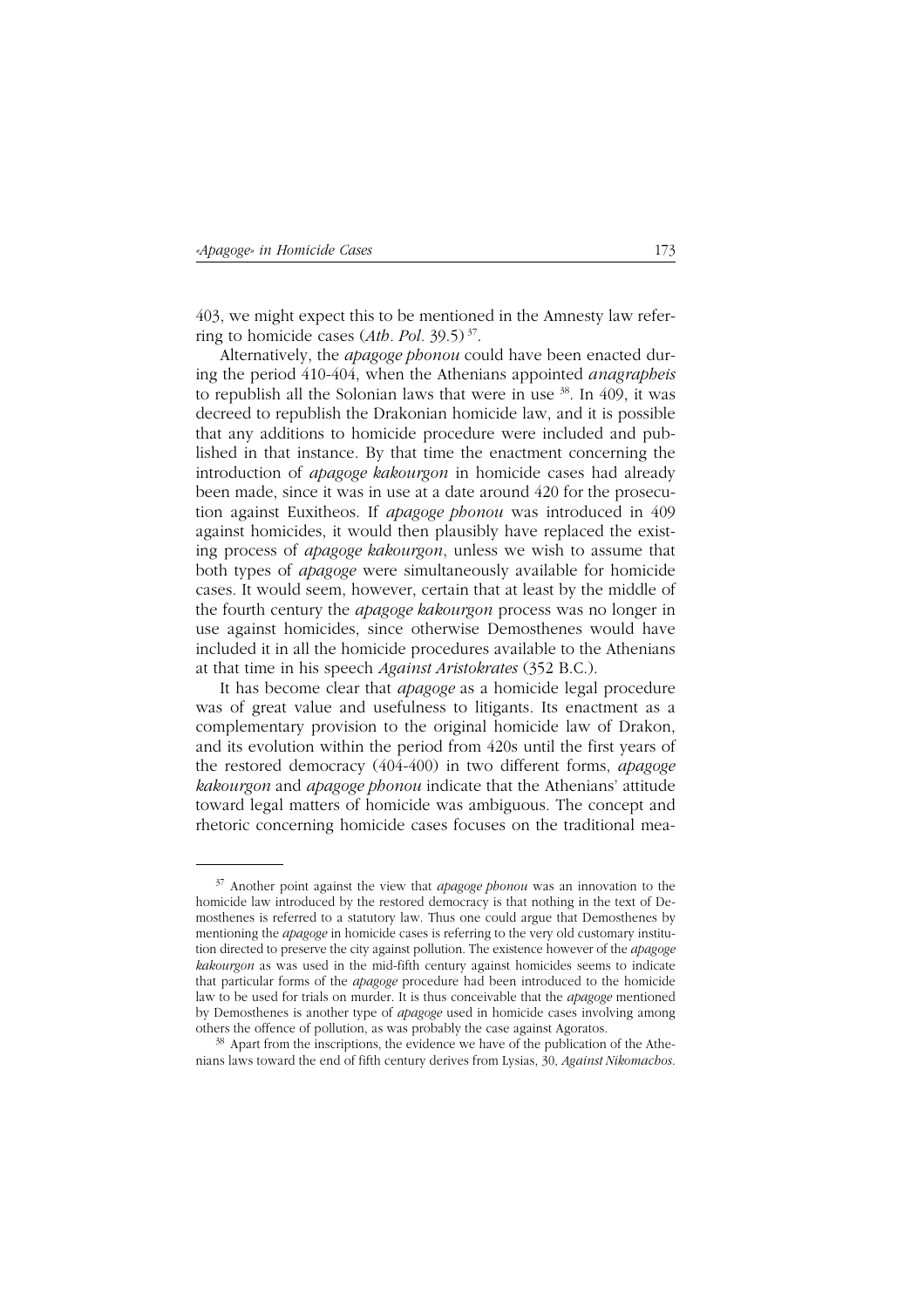sures enforced in the seventh century by Drakon. In the reality, however, changes were made in a way that the original law was extended rather than altered or repealed. The Athenian legal system entailed fixed terms and institutions, but at the same time allowed flexibility when needed. The development of homicide law, as has been presented in this paper, indicates that the manner in which the Athenians were making laws was a gradual, continuous process involving expansion of already existing laws rather than creating completely new ones.

There is one final issue to be addressed: was there any other public homicide procedure apart from *endeixis* and *apagoge* available in Athens? There has been a dispute among scholars whether the public action of *graphe phonou* was also in existence for homicide cases. Hansen (1976, pp. 110-112; 1981, pp. 14-17) has argued for the existence of *graphe phonou* on the ground that it was used for trauma *ek pronoias* (Dem. 54.18), which was regarded as a «subspecies of *phonos*». The difficulty with this assumption is that it is based on conjecture rather than hard evidence 39. Anomalies in legal procedures should not be rejected, considering that the Athenians do not appear to have been systematic in the codification of institutions and procedures. Furthermore, and more importantly the existence of the *apagoge* action might have rendered *graphe phonou* unnecessary.

<sup>39</sup> Cf. MacDowell (1978), p. 175; Gagarin (1979), pp. 322-323.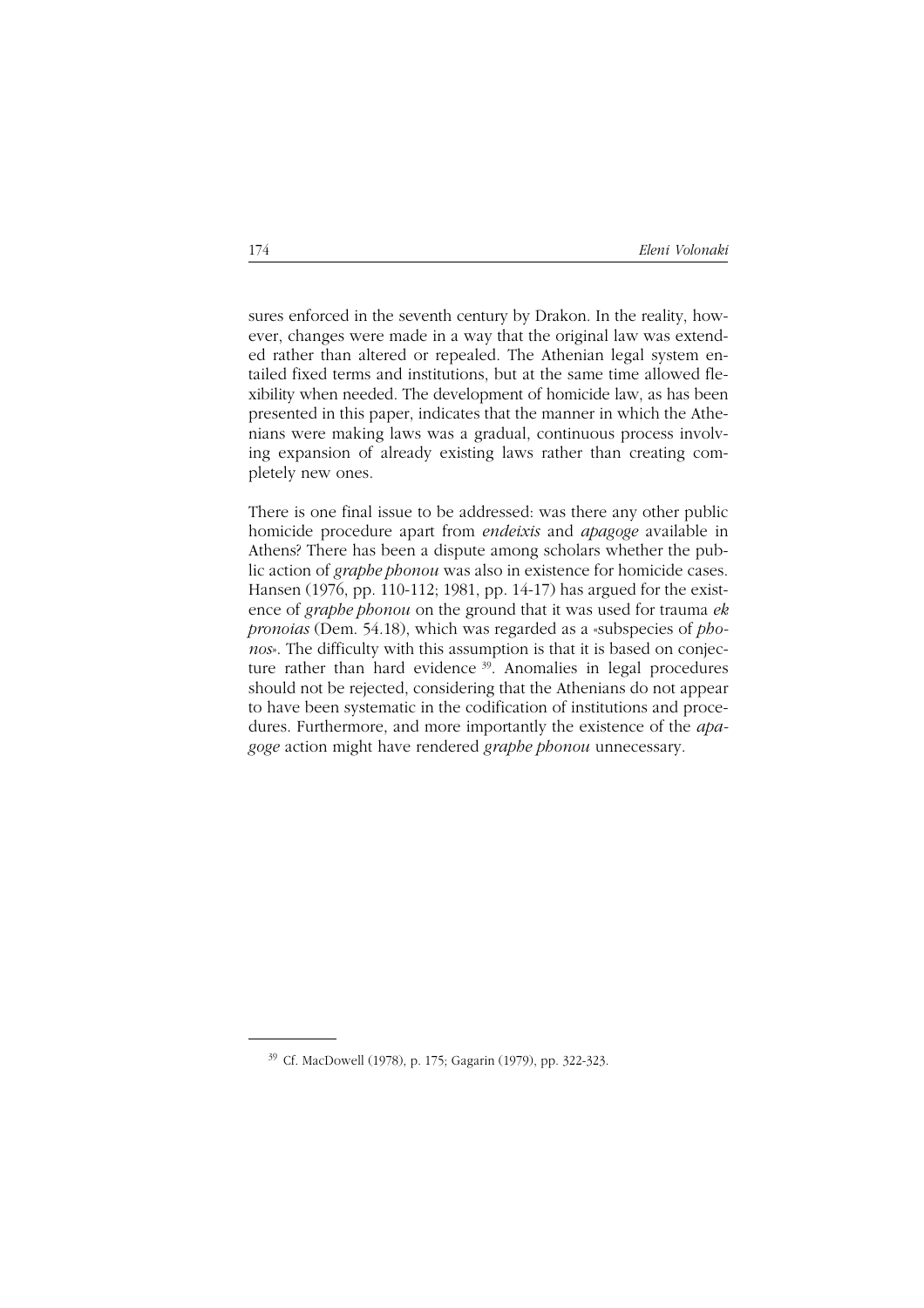#### SELECT BIBLIOGRAPHY

Bateman, J.J. (1958), *Lysias and the Law*, «TAPA» 89, pp. 276-285.

- Blass, F. (1887-1898), *Die attische Beredsamkeit*, 2nd edn, Leipzig.
- Bonner, R.J. Smith, G. (1930-1938), *The Administration of Justice from Homer to Aristotle*, Chicago, 2 vols.
- Carawan, E.M. (1998), *Rhetoric and the Law of Draco*, Oxford.
- Dorjahn, A.P. (1946), *Political Forgiveness in Old Athens: The Amnesty of 403 BC*, Evanston.
- Edwards, M.J. (1982), *A Commentary on Antiphon, «The Murder of Herodes»*, unpublished dissertation, Royal Holloway College, University of London.
- Edwards, M.J. Usher, S. (eds.) (1985), *Greek Orators*, I. *Antiphon and Lysias*, Warminster.
- Erbse, H. (1977), *Antiphons Rede (or. 5) über die Ermordung des Herodes*, «RhM» 120, pp. 209-227.
- Evjen, H.D. (1970), «*Apagoge» and Athenian Homicide Procedure*, «Revue d'histoire du droit» 38, pp. 403-415.
- Gagarin, M. (1978), *Self-Defence in Athenian Homicide Law*, «GRBS» 19, pp. 111-120.
- (1979), *The Prosecution of Homicide in Athens*, «GRBS» 20, pp. 301- 323.
- (1981), *Drakon and Early Athenian Homicide Law*, New Haven (Conn.).
- (1986), *Early Greek Law*, Berkeley Los Angeles.
- (1988), *«Bouleusis» in Athenian Homicide Law*, in Gagarin (1990), pp. 81-99.
- (1989), *The Murder of Herodes* («Studien zur klassischen Philologie», 45), Frankfurt.
- (1990), *Symposion 1988: Vorträge zur griechischen und hellenistischen Rechtsgeschichte*, Köln - Wien.
- (ed.) (1997), *Antiphon. The Speeches*, Cambridge.
- Gebauer, G. (ed.) (1880), *Lysias. Ausgewählte Reden des Lysias* (2nd rev. edn of Frohberger, H. [1868], 2 vols), Leipzig.
- Gernet, L. Bizos, M. (eds.) (1924-1926), *Lysias. Discours*, Paris, 2 vols.
- Hansen, M.H. (1976), *Apagoge, Endeixis and Ephegesis against Kakourgoi, Atimoi and Pheugontes*, Odense.